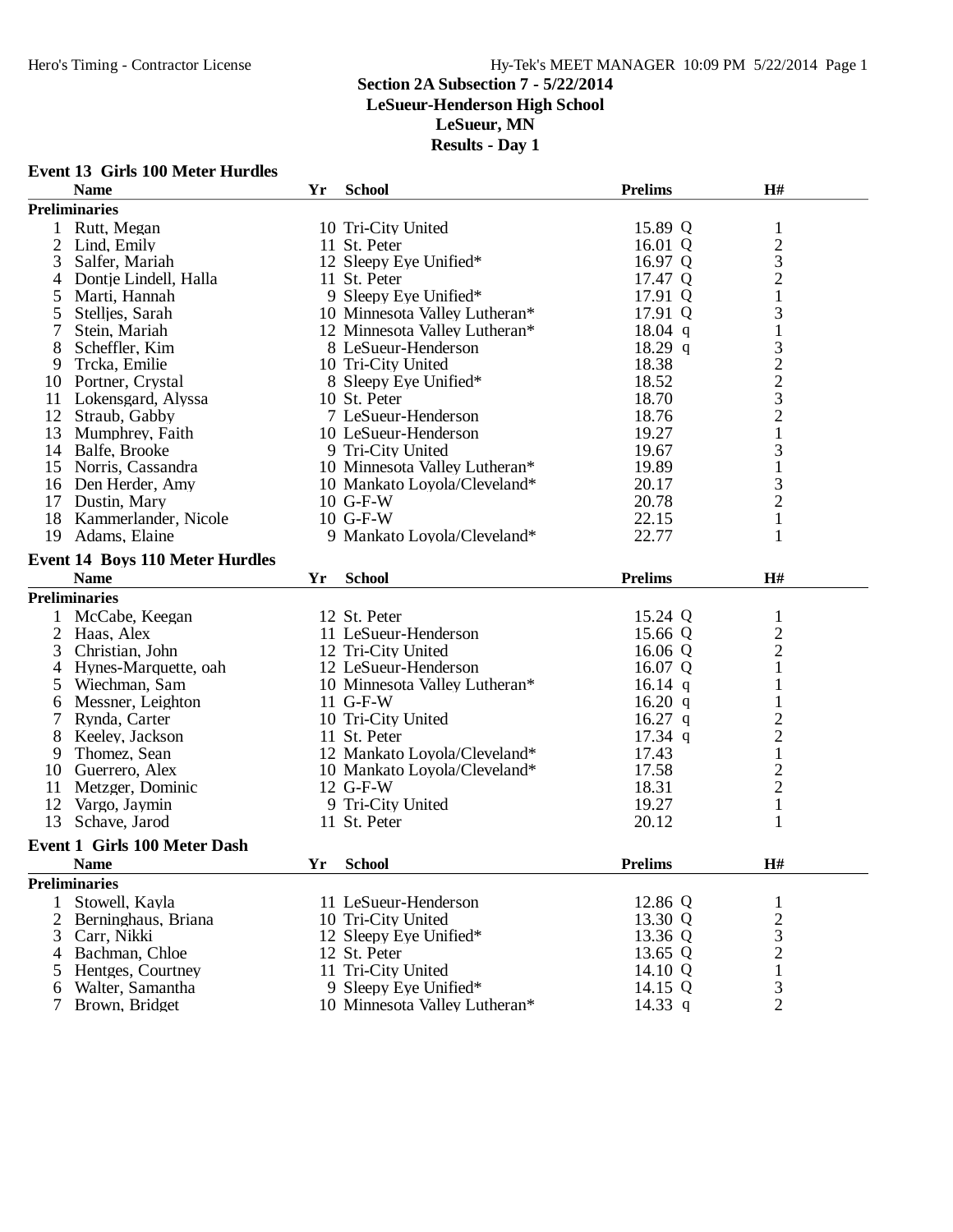**LeSueur-Henderson High School**

**LeSueur, MN**

|                | Preliminaries  (Event 1 Girls 100 Meter Dash) |    |                               |                |                                            |
|----------------|-----------------------------------------------|----|-------------------------------|----------------|--------------------------------------------|
|                | <b>Name</b>                                   | Yr | <b>School</b>                 | <b>Prelims</b> | H#                                         |
| 8              | Thompson, Carly                               |    | 7 G-F-W                       | 14.47 $q$      | 3                                          |
| 9              | Tanaka, Erika                                 |    | 11 G-F-W                      | 14.51          | $\mathbf{1}$                               |
|                | 10 Hansen, Hannah                             |    | 8 St. Peter                   | 14.59          | $\mathbf{1}$                               |
| 11             | Hynes-Marquette, Quinn                        |    | 10 LeSueur-Henderson          | 14.65          | $\overline{c}$                             |
|                | 12 Weiss, Teagan                              |    | 8 St. Peter                   | 14.93          | 3                                          |
|                | 13 Bratsch, Tianna                            |    | 10 Tri-City United            | 15.05          | $\mathbf 1$                                |
|                | 14 Wolf, Taylor                               |    | 9 Minnesota Valley Lutheran*  | 15.29          | 3                                          |
|                | 15 Thompson, Brittany                         |    | 9 Minnesota Valley Lutheran*  | 15.53          | $\mathbf{1}$                               |
|                | 16 Meyer, Maddy                               |    | 10 LeSueur-Henderson          | 15.70          |                                            |
| 17             | Giefer, Anissa                                |    | 11 Mankato Loyola/Cleveland*  | 16.18          | $\frac{2}{2}$                              |
|                | 18 Schuckert, Willow                          |    | $10$ G-F-W                    | 16.65          |                                            |
| 19             | Schwartz, Maurah                              |    | 8 Mankato Loyola/Cleveland*   | 16.97          | $\mathbf{1}$                               |
|                | <b>Event 2 Boys 100 Meter Dash</b>            |    |                               |                |                                            |
|                | <b>Name</b>                                   | Yr | <b>School</b>                 | <b>Prelims</b> | H#                                         |
|                | <b>Preliminaries</b>                          |    |                               |                |                                            |
| 1              | Weikle, Thomas                                |    | 11 G-F-W                      | 11.77 Q        | $\mathbf{1}$                               |
| $\overline{2}$ | Factor, Hunter                                |    | 12 Tri-City United            | 11.82 Q        |                                            |
| 3              | Seifert, Carson                               |    | 12 Mankato Loyola/Cleveland*  | 11.85 Q        | $\begin{array}{c} 3 \\ 2 \\ 3 \end{array}$ |
| 4              | Streeter, Rhett                               |    | 9 LeSueur-Henderson           | 11.96 Q        |                                            |
| 5              | Christian, John                               |    | 12 Tri-City United            | 12.10 Q        |                                            |
| 6              | Brownlee, Mason                               |    | 12 Tri-City United            | 12.11 Q        | $\mathbf{1}$                               |
| 7              | Griebel, Isaac                                |    | 11 Minnesota Valley Lutheran* | $12.44$ q      | 3                                          |
| 8              | Miller, Jared                                 |    | 8 LeSueur-Henderson           | $12.62$ q      | 1                                          |
| 9              | Wong, Josh                                    |    | 10 Minnesota Valley Lutheran* | 12.63          | $\mathbf{1}$                               |
|                | 10 Cox, Austin                                |    | 10 Minnesota Valley Lutheran* | 12.93          | 3                                          |
| 11             | Steiner, Noah                                 |    | 12 G-F-W                      | 13.01          |                                            |
| 12             | Schwartz, Jack                                |    | 9 LeSueur-Henderson           | 13.07          |                                            |
| 13             |                                               |    | 8 St. Peter                   | 13.14          | $\frac{2}{1}$                              |
|                | Chadwick, Alex<br>14 Gross, Taylor            |    | 10 Mankato Loyola/Cleveland*  | 13.16          |                                            |
|                | 15 Capacia, Ken                               |    | 11 Sleepy Eye Unified*        | 13.39          | $\frac{3}{2}$                              |
|                |                                               |    | 7 St. Peter                   | 13.84          | $\mathbf{1}$                               |
| 17             | 16 Reicks, Jade                               |    | 9 Mankato Loyola/Cleveland*   | 13.87          |                                            |
| 18             | Zalusky, Joey<br>Olson, Noah                  |    | 10 G-F-W                      | 15.66          | $\overline{\mathbf{c}}$<br>$\mathbf{1}$    |
|                |                                               |    |                               |                |                                            |
|                | <b>Event 3 Girls 200 Meter Dash</b>           |    |                               |                |                                            |
|                | <b>Name</b>                                   | Yr | <b>School</b>                 | <b>Prelims</b> | H#                                         |
|                | <b>Preliminaries</b>                          |    |                               |                |                                            |
|                | Stowell, Kayla                                |    | 11 LeSueur-Henderson          | 27.44 Q        | $\overline{c}$                             |
|                | Berninghaus, Briana                           |    | 10 Tri-City United            | 27.71 Q        | 1                                          |
| 3              | Marti, Jamie                                  |    | 12 Sleepy Eye Unified*        | 28.03 Q        | 3                                          |
| 4              | Rauh, Maggie                                  |    | 12 Minnesota Valley Lutheran* | 27.78 Q        | $\frac{2}{3}$                              |
| 5              | Palmer, Megan                                 |    | 8 G-F-W                       | 28.33 Q        |                                            |
| 6              | Rider, Ruthie                                 |    | 8 G-F-W                       | 28.69 Q        | $\mathbf{1}$                               |
| 7              | Woods, Jenifer                                |    | 8 G-F-W                       | $29.09$ q      | $\frac{2}{2}$                              |
| 8              | Hertaus, Allie                                |    | 9 Tri-City United             | $29.62$ q      |                                            |
|                | 9 Norris, Kayla                               |    | 12 Minnesota Valley Lutheran* | 29.75          | $\mathbf{1}$                               |
|                | 10 Lokensgard, Alyssa                         |    | 10 St. Peter                  | 29.76          | $\overline{\mathbf{c}}$                    |
| 11             | Willaert, Xeanna                              |    | 7 St. Peter                   | 29.79          | $\overline{2}$                             |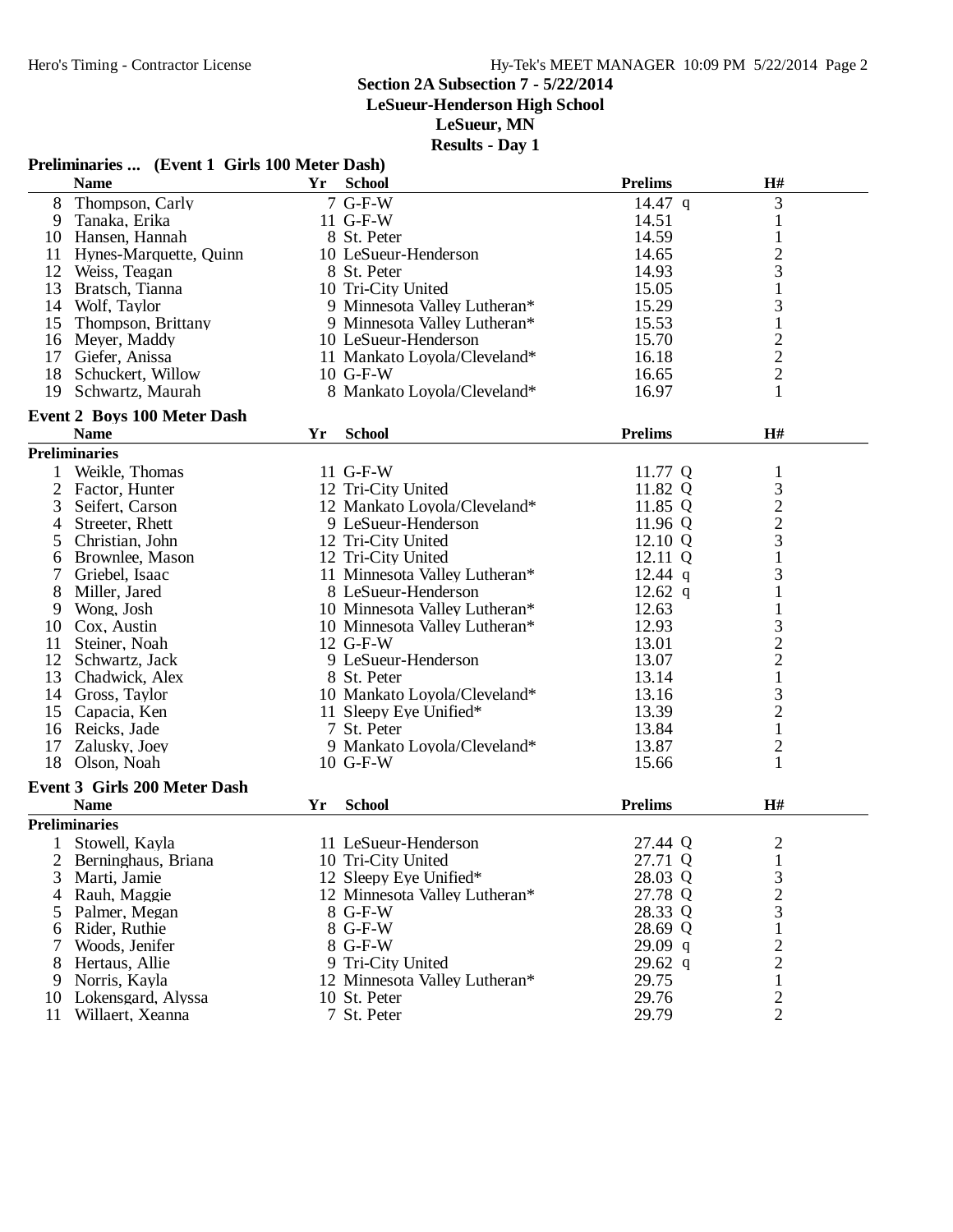**LeSueur-Henderson High School**

**LeSueur, MN**

|                     | Preliminaries  (Event 3 Girls 200 Meter Dash) |    |                               |                |                |  |
|---------------------|-----------------------------------------------|----|-------------------------------|----------------|----------------|--|
|                     | <b>Name</b>                                   | Yr | <b>School</b>                 | <b>Prelims</b> | H#             |  |
|                     | 12 Norris, Cassandra                          |    | 10 Minnesota Valley Lutheran* | 29.84          | 1              |  |
|                     | 13 Hentges, Courtney                          |    | 11 Tri-City United            | 29.86          | $\mathfrak{Z}$ |  |
|                     | 14 Goebel, Emma                               |    | 9 Mankato Loyola/Cleveland*   | 30.06          | 3              |  |
|                     | 15 Ebeling, Nicole                            |    | 8 St. Peter                   | 30.14          | $\mathbf{1}$   |  |
|                     | 16 Anderson, Tori                             |    | 10 Sleepy Eye Unified*        | 30.91          | 3              |  |
| 17                  | Beseke, Haley                                 |    | 9 LeSueur-Henderson           | 32.99          | 3              |  |
|                     | 18 Giefer, Anissa                             |    | 11 Mankato Loyola/Cleveland*  | 34.22          | $\mathbf{1}$   |  |
|                     | 19 Koberoski, Alex                            |    | 10 Mankato Loyola/Cleveland*  | 39.91          | $\overline{c}$ |  |
| $\qquad \qquad - -$ | Blake, Makayla                                |    | 10 LeSueur-Henderson          | DQ             | 1              |  |
|                     | <b>Event 4 Boys 200 Meter Dash</b>            |    |                               |                |                |  |
|                     | <b>Name</b>                                   | Yr | <b>School</b>                 | <b>Prelims</b> | H#             |  |
|                     | <b>Preliminaries</b>                          |    |                               |                |                |  |
| 1                   | Weikle, Thomas                                |    | 11 G-F-W                      | 23.63 Q        | $\mathbf{1}$   |  |
| $\overline{2}$      | Borgwardt, Lukas                              |    | 10 Minnesota Valley Lutheran* | 23.70 Q        | $\mathfrak{Z}$ |  |
| 3                   | Seifert, Carson                               |    | 12 Mankato Loyola/Cleveland*  | 23.91 Q        | $\overline{c}$ |  |
| 4                   | Beulke, Jamison                               |    | 11 Tri-City United            | 23.83 Q        | $\mathbf{1}$   |  |
| 5                   | Schwarz, Tom                                  |    | 12 LeSueur-Henderson          | 24.06 Q        | $\overline{c}$ |  |
| 6                   | McCrady, Michael                              |    | 10 Tri-City United            | 24.29 Q        | 3              |  |
| 7                   | Metzger, Angelo                               |    | $10$ G-F-W                    | 23.97 q        | 1              |  |
| 8                   | Plocher, Tim                                  |    | 11 Minnesota Valley Lutheran* | 24.40q         | $\mathbf{1}$   |  |
| 9                   | Griebel, Isaac                                |    | 11 Minnesota Valley Lutheran* | 25.25          | $\overline{c}$ |  |
| 10                  | Billmeyer, Tanner                             |    | 11 Tri-City United            | 25.28          | 3              |  |
| 11                  | Hanson, Brady                                 |    | 10 St. Peter                  | 25.42          | $\overline{c}$ |  |
| 12                  | Balder, Mike                                  |    | 11 LeSueur-Henderson          | 25.89          | $\overline{c}$ |  |
| 13                  | Astorga, Ruben                                |    | 11 Sleepy Eye Unified*        | 25.90          | 3              |  |
| 14                  | Naples, Matt                                  |    | 10 Mankato Loyola/Cleveland*  | 26.30          | 3              |  |
|                     | 15 Stelter, Peter                             |    | 9 St. Peter                   | 26.54          | 1              |  |
|                     | 15 St. Peter, Jim                             |    | 9 Sleepy Eye Unified*         | 26.54          | 1              |  |
| 17                  | Schwartz, Jack                                |    | 9 LeSueur-Henderson           | 26.76          | 1              |  |
| 18                  | Schroeder, Mitchell                           |    | 9 G-F-W                       | 26.89          | 3              |  |
| 19                  | Capacia, Ken                                  |    | 11 Sleepy Eye Unified*        | 27.72          | $\overline{c}$ |  |
| 20                  | Cullen, Nicholas                              |    | 9 Mankato Loyola/Cleveland*   | 29.86          | $\overline{2}$ |  |
|                     | Event 23 Girls 4x800 Meter Relay              |    |                               |                |                |  |
|                     | <b>Team</b>                                   |    | <b>Relay</b>                  | <b>Finals</b>  |                |  |
| <b>Finals</b>       |                                               |    |                               |                |                |  |
| 1                   | Mankato Loyola/Cleveland*                     |    |                               | 10:08.48       |                |  |
|                     | Minnesota Valley Lutheran*                    |    |                               | 10:30.29       |                |  |
| C                   | Tri-City United                               |    |                               | 10:37.47       |                |  |
| 4                   | Sleepy Eye Unified*                           |    |                               | 10:40.00       |                |  |
| 5                   | St. Peter                                     |    |                               | 10:52.79       |                |  |
|                     | $6$ G-F-W                                     |    |                               | 11:40.87       |                |  |
|                     | 7 LeSueur-Henderson                           |    |                               | 11:50.41       |                |  |
|                     | Event 24 Boys 4x800 Meter Relay               |    |                               |                |                |  |
|                     | <b>Team</b>                                   |    | <b>Relay</b>                  | <b>Finals</b>  |                |  |
| <b>Finals</b>       |                                               |    |                               |                |                |  |
| $\mathbf{1}$        | Tri-City United                               |    |                               | 8:32.02        |                |  |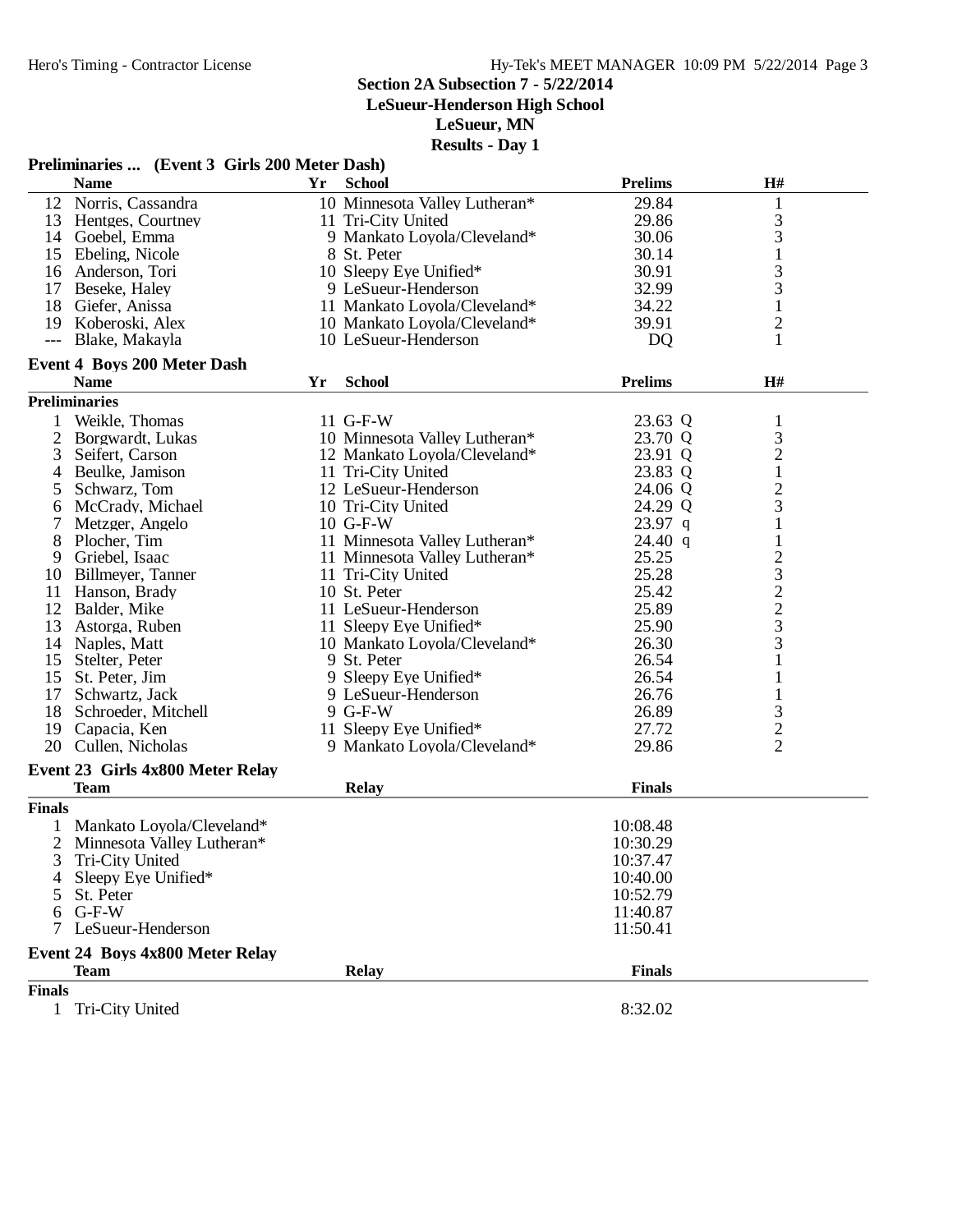**LeSueur-Henderson High School**

**LeSueur, MN**

|                | Finals  (Event 24 Boys 4x800 Meter Relay) |    |                               |               |  |
|----------------|-------------------------------------------|----|-------------------------------|---------------|--|
|                | <b>Team</b>                               |    | Relay                         | <b>Finals</b> |  |
| 2              | Mankato Loyola/Cleveland*                 |    |                               | 8:34.45       |  |
| 3              | Minnesota Valley Lutheran*                |    |                               | 9:20.05       |  |
| 4              | LeSueur-Henderson                         |    |                               | 9:23.95       |  |
| 5              | St. Peter                                 |    |                               | 9:51.46       |  |
|                |                                           |    |                               |               |  |
| 6              | $G-F-W$                                   |    |                               | 10:25.52      |  |
|                | <b>Event 13 Girls 100 Meter Hurdles</b>   |    |                               |               |  |
|                | <b>Name</b>                               | Yr | <b>School</b>                 | <b>Finals</b> |  |
| <b>Finals</b>  |                                           |    |                               |               |  |
|                | Rutt, Megan                               |    | 10 Tri-City United            | 15.40         |  |
| 2              | Lind, Emily                               |    | 11 St. Peter                  | 15.68         |  |
| 3              | Salfer, Mariah                            |    | 12 Sleepy Eye Unified*        | 17.27         |  |
| 4              | Dontje Lindell, Halla                     |    | 11 St. Peter                  | 17.30         |  |
|                |                                           |    | 12 Minnesota Valley Lutheran* |               |  |
| 5              | Stein, Mariah                             |    |                               | 17.47         |  |
| 6              | Stelljes, Sarah                           |    | 10 Minnesota Valley Lutheran* | 17.84         |  |
| 7              | Marti, Hannah                             |    | 9 Sleepy Eye Unified*         | 17.86         |  |
|                | Scheffler, Kim                            |    | 8 LeSueur-Henderson           | 18.39         |  |
|                | <b>Event 14 Boys 110 Meter Hurdles</b>    |    |                               |               |  |
|                | <b>Name</b>                               | Yr | <b>School</b>                 | <b>Finals</b> |  |
| <b>Finals</b>  |                                           |    |                               |               |  |
| 1              | McCabe, Keegan                            |    | 12 St. Peter                  | 15.26         |  |
| $\overline{2}$ | Christian, John                           |    | 12 Tri-City United            | 15.32         |  |
| 3              | Haas, Alex                                |    | 11 LeSueur-Henderson          | 15.32         |  |
|                |                                           |    |                               |               |  |
| 4              | Messner, Leighton                         |    | 11 G-F-W                      | 15.98         |  |
| $\mathcal{L}$  | Wiechman, Sam                             |    | 10 Minnesota Valley Lutheran* | 16.13         |  |
| 6              | Rynda, Carter                             |    | 10 Tri-City United            | 16.24         |  |
| 7              | Keeley, Jackson                           |    | 11 St. Peter                  | 18.07         |  |
| 8              | Hynes-Marquette, oah                      |    | 12 LeSueur-Henderson          | 27.97         |  |
|                | <b>Event 1 Girls 100 Meter Dash</b>       |    |                               |               |  |
|                | <b>Name</b>                               | Yr | <b>School</b>                 | <b>Finals</b> |  |
| <b>Finals</b>  |                                           |    |                               |               |  |
|                | Stowell, Kayla                            |    | 11 LeSueur-Henderson          | 12.49         |  |
| 2              | Berninghaus, Briana                       |    | 10 Tri-City United            | 12.80         |  |
| 3              | Carr, Nikki                               |    | 12 Sleepy Eye Unified*        | 12.95         |  |
| 4              | Bachman, Chloe                            |    | 12 St. Peter                  | 13.45         |  |
|                | Hentges, Courtney                         |    | 11 Tri-City United            | 13.78         |  |
|                |                                           |    |                               | 13.98         |  |
| 6              | Brown, Bridget                            |    | 10 Minnesota Valley Lutheran* |               |  |
|                | 7 Walter, Samantha                        |    | 9 Sleepy Eye Unified*         | 14.00         |  |
| 8              | Thompson, Carly                           |    | $7$ G-F-W                     | 14.48         |  |
|                | <b>Event 2 Boys 100 Meter Dash</b>        |    |                               |               |  |
|                | <b>Name</b>                               | Yr | <b>School</b>                 | <b>Finals</b> |  |
| <b>Finals</b>  |                                           |    |                               |               |  |
| $\mathbf{1}$   | Seifert, Carson                           |    | 12 Mankato Loyola/Cleveland*  | 11.58         |  |
| 2              | Weikle, Thomas                            |    | $11$ G-F-W                    | 11.62         |  |
| 3              | Christian, John                           |    | 12 Tri-City United            | 11.66         |  |
| 4              | Factor, Hunter                            |    | 12 Tri-City United            | 11.74         |  |
|                | 5 Streeter, Rhett                         |    | 9 LeSueur-Henderson           | 11.79         |  |
|                |                                           |    |                               |               |  |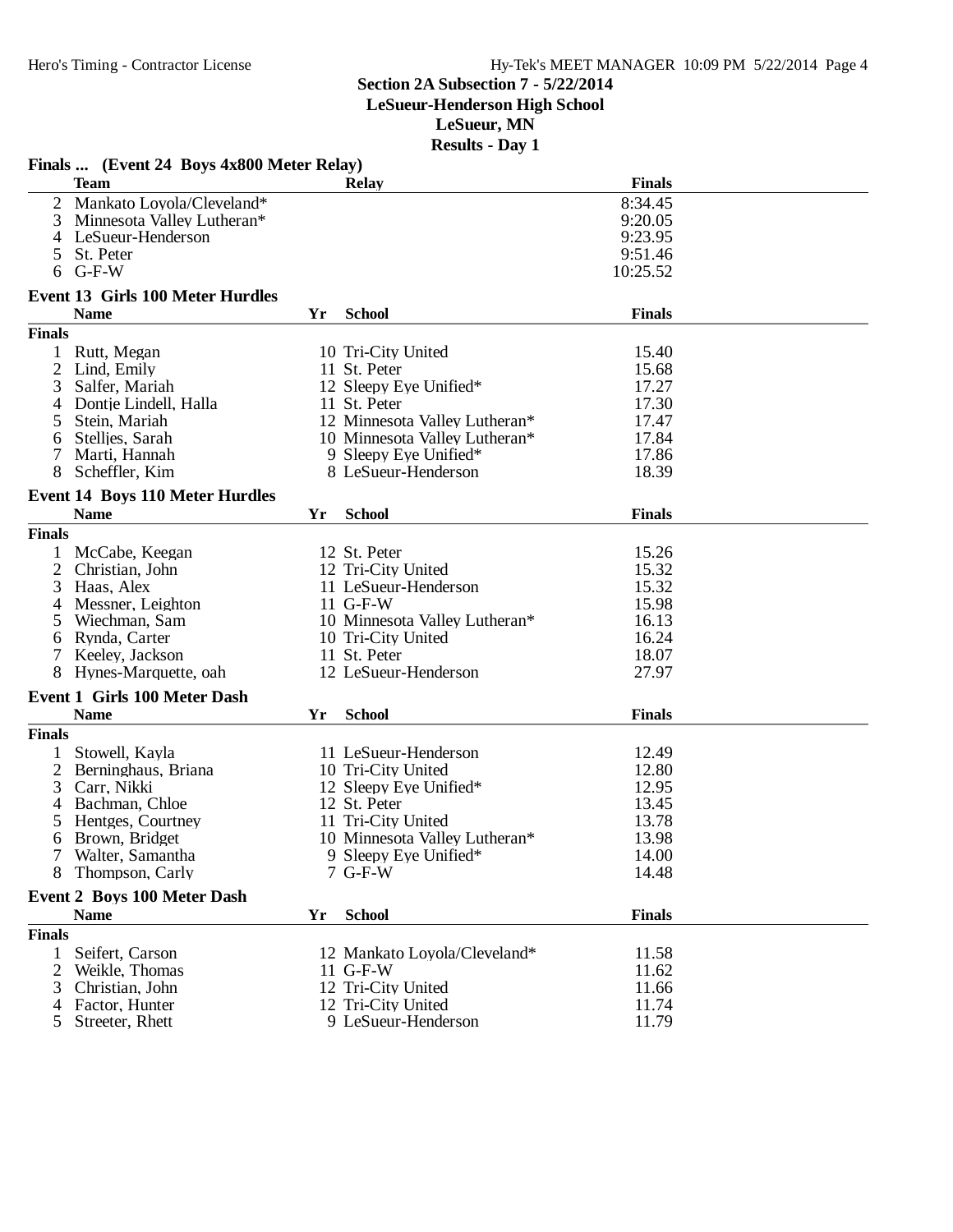**LeSueur-Henderson High School**

**LeSueur, MN**

|               | Finals  (Event 2 Boys 100 Meter Dash)           |    |                               |                    |  |
|---------------|-------------------------------------------------|----|-------------------------------|--------------------|--|
|               | <b>Name</b>                                     | Yr | <b>School</b>                 | <b>Finals</b>      |  |
| 6             | Griebel, Isaac                                  |    | 11 Minnesota Valley Lutheran* | 12.38              |  |
| 7             | Brownlee, Mason                                 |    | 12 Tri-City United            | 12.43              |  |
|               | Miller, Jared                                   |    | 8 LeSueur-Henderson           | 12.57              |  |
|               |                                                 |    |                               |                    |  |
|               | Event 19 Girls 4x200 Meter Relay<br><b>Team</b> |    | <b>Relay</b>                  | <b>Finals</b>      |  |
| <b>Finals</b> |                                                 |    |                               |                    |  |
|               |                                                 |    |                               |                    |  |
| 1             | Sleepy Eye Unified*                             |    |                               | 1:49.45            |  |
| 2             | Tri-City United                                 |    |                               | 1:50.28            |  |
| 3             | St. Peter                                       |    |                               | 1:52.49            |  |
| 4             | Minnesota Valley Lutheran*                      |    |                               | 1:57.71<br>1:58.00 |  |
| 5             | $G-F-W$<br>Mankato Loyola/Cleveland*            |    |                               | 2:08.11            |  |
| 6             | LeSueur-Henderson                               |    |                               | <b>DQ</b>          |  |
|               |                                                 |    |                               |                    |  |
|               | Event 20 Boys 4x200 Meter Relay                 |    |                               |                    |  |
|               | Team                                            |    | <b>Relay</b>                  | <b>Finals</b>      |  |
| <b>Finals</b> |                                                 |    |                               |                    |  |
|               | Minnesota Valley Lutheran*                      |    |                               | 1:34.94            |  |
| 2             | Mankato Loyola/Cleveland*                       |    |                               | 1:36.27            |  |
| 3             | Tri-City United                                 |    |                               | 1:36.30            |  |
| 4             | LeSueur-Henderson                               |    |                               | 1:37.45            |  |
| 5             | St. Peter                                       |    |                               | 1:44.63            |  |
| 6             | Sleepy Eye Unified*                             |    |                               | 1:45.37            |  |
|               | $G-F-W$                                         |    |                               | 1:52.64            |  |
|               | <b>Event 9 Girls 1600 Meter Run</b>             |    |                               |                    |  |
|               | <b>Name</b>                                     | Yr | <b>School</b>                 | <b>Finals</b>      |  |
| <b>Finals</b> |                                                 |    |                               |                    |  |
|               | Wiebusch, Ella                                  |    | 10 St. Peter                  | 5:35.01            |  |
| 2             | Polesky, Brianna                                |    | 8 Sleepy Eye Unified*         | 5:36.13            |  |
| 3             | Diersen, Alexa                                  |    | 11 Minnesota Valley Lutheran* | 5:49.83            |  |
| 4             | Anderson, Maggie                                |    | 10 St. Peter                  | 5:50.73            |  |
| 5             | Incerti, Silvia                                 |    | 11 Tri-City United            | 6:01.43            |  |
| 6             | Palmer, Jen                                     |    | 9 G-F-W                       | 6:04.98            |  |
| 7             | Ulrich, Julie                                   |    | 12 LeSueur-Henderson          | 6:07.13            |  |
| 8             | Kubista, Laynie                                 |    | 9 Mankato Loyola/Cleveland*   | 6:12.59            |  |
| 9             | Pelzel, Kennedy                                 |    | 11 Sleepy Eye Unified*        | 6:12.74            |  |
| 10            | Demaris, Kira                                   |    | 7 Sleepy Eye Unified*         | 6:18.63            |  |
| 11            | Peller, Elizabeth                               |    | 8 Mankato Loyola/Cleveland*   | 6:21.20            |  |
| 12            | Tanaka, Erika                                   |    | $11$ G-F-W                    | 6:23.34            |  |
| 13            | Otto, Talia                                     |    | 12 Minnesota Valley Lutheran* | 6:24.05            |  |
|               | 14 Tuma, Chloe                                  |    | 11 Tri-City United            | 6:34.45            |  |
|               | 15 Brown, Jamie                                 |    | 10 G-F-W                      | 6:34.95            |  |
| 16            | Spinler, Kindra                                 |    | 7 LeSueur-Henderson           | 6:35.90            |  |
| 17            | Piepho, Elizabeth                               |    | 12 Mankato Loyola/Cleveland*  | 6:52.21            |  |
| 18            | Traxler, Megan                                  |    | 12 Tri-City United            | 6:54.34            |  |
| 19            | Tolzman, Montana                                |    | 7 LeSueur-Henderson           | 7:06.14            |  |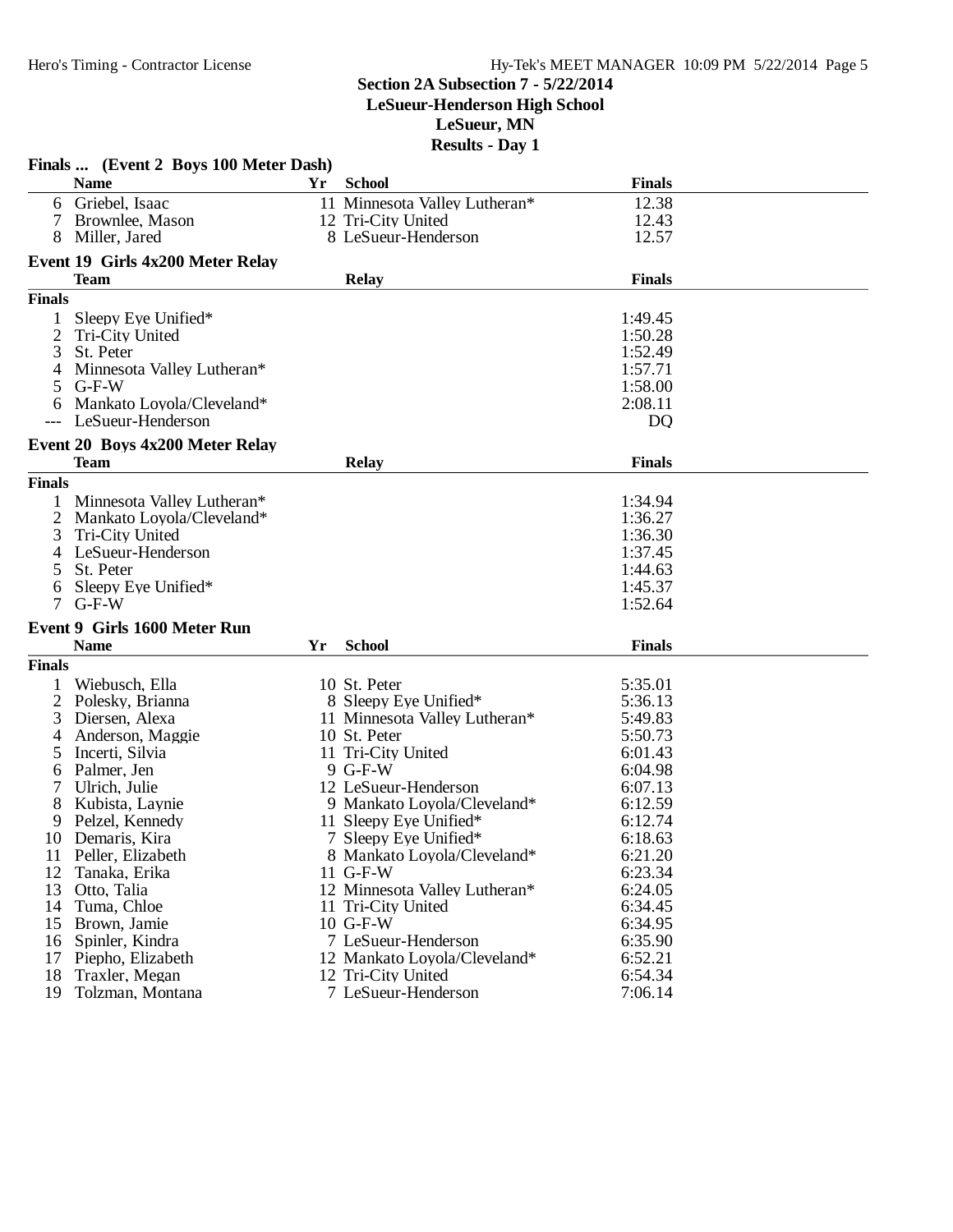#### **Section 2A Subsection 7 - 5/22/2014**

#### **LeSueur-Henderson High School**

**LeSueur, MN**

|                | Event 10 Boys 1600 Meter Run           |    |                               |               |    |  |
|----------------|----------------------------------------|----|-------------------------------|---------------|----|--|
|                | <b>Name</b>                            | Yr | <b>School</b>                 | <b>Finals</b> |    |  |
| <b>Finals</b>  |                                        |    |                               |               |    |  |
| 1              | Javens, Landon                         |    | 8 Mankato Loyola/Cleveland*   | 4:49.03       |    |  |
| 2              | Stresemann, Samuel                     |    | 9 G-F-W                       | 4:51.88       |    |  |
| 3              | Griswold, Alex                         |    | 11 G-F-W                      | 4:52.73       |    |  |
| 4              | Vacek, Cody                            |    | 10 St. Peter                  | 4:59.99       |    |  |
| 5              | Rentschler, Micah                      |    | 7 Mankato Loyola/Cleveland*   | 5:00.95       |    |  |
| 6              | Bussler, Jack                          |    | 11 G-F-W                      | 5:09.89       |    |  |
| 7              | Barnack, Ben                           |    | 11 Tri-City United            | 5:15.55       |    |  |
| 8              | Omar, Liban                            |    | 12 St. Peter                  | 5:17.67       |    |  |
| 9              | Noor, Ibrahim                          |    | 11 St. Peter                  | 5:19.64       |    |  |
| 10             | Remiger, Payton                        |    | 8 Mankato Loyola/Cleveland*   | 5:24.30       |    |  |
| 11             | Pieper, Chris                          |    | 10 Tri-City United            | 5:25.44       |    |  |
| 12             | Grefe, Jacob                           |    | 10 Minnesota Valley Lutheran* | 5:32.12       |    |  |
| 13             | Felmlee, Daniel                        |    | 9 LeSueur-Henderson           | 5:36.71       |    |  |
|                | 14 Wiederich, Connor                   |    | 12 LeSueur-Henderson          | 5:40.50       |    |  |
|                | 15 Harmon, Caleb                       |    | 11 Tri-City United            | 5:41.72       |    |  |
|                | 16 Otterstatter, Jared                 |    | 10 Minnesota Valley Lutheran* | 5:43.15       |    |  |
| 17             | Joyce, Stephen                         |    | 11 Sleepy Eye Unified*        | 5:45.16       |    |  |
|                | 18 Finken, Joseph                      |    | 9 Minnesota Valley Lutheran*  | 5:52.04       |    |  |
| 19             | Sosa, Daniel                           |    | 9 LeSueur-Henderson           | 6:29.29       |    |  |
|                | 20 Nelson, Isaac                       |    | 8 Sleepy Eye Unified*         | 6:42.16       |    |  |
|                |                                        |    |                               |               |    |  |
|                | Event 17 Girls 4x100 Meter Relay       |    |                               |               |    |  |
|                | <b>Team</b>                            |    | <b>Relay</b>                  | <b>Finals</b> |    |  |
| <b>Finals</b>  |                                        |    |                               |               |    |  |
| 1              | Sleepy Eye Unified*                    |    |                               | 51.21         |    |  |
| $\overline{2}$ | St. Peter                              |    |                               | 51.80         |    |  |
| 3              | Tri-City United                        |    |                               | 52.17         |    |  |
| 4              | Minnesota Valley Lutheran*             |    |                               | 53.81         |    |  |
| 5              | $G-F-W$                                |    |                               | 57.80         |    |  |
| 6              | LeSueur-Henderson                      |    |                               | 58.98         |    |  |
| 7              | Mankato Loyola/Cleveland*              |    |                               | 59.13         |    |  |
|                |                                        |    |                               |               |    |  |
|                | <b>Event 18 Boys 4x100 Meter Relay</b> |    |                               |               |    |  |
|                | <b>Team</b>                            |    | <b>Relay</b>                  | <b>Finals</b> |    |  |
| <b>Finals</b>  |                                        |    |                               |               |    |  |
| 1              | Tri-City United                        |    |                               | 45.09         |    |  |
|                | Mankato Loyola/Cleveland*              |    |                               | 45.34         |    |  |
| 3              | Minnesota Valley Lutheran*             |    |                               | 45.62         |    |  |
|                | 4 G-F-W                                |    |                               | 46.72         |    |  |
|                | 5 St. Peter                            |    |                               | 46.79         |    |  |
|                | 6 LeSueur-Henderson                    |    |                               | 49.82         |    |  |
|                |                                        |    |                               |               |    |  |
|                | <b>Event 5 Girls 400 Meter Dash</b>    |    |                               |               |    |  |
|                | <b>Name</b>                            | Yr | <b>School</b>                 | <b>Finals</b> | H# |  |
| <b>Finals</b>  |                                        |    |                               |               |    |  |
| $\mathbf{1}$   | Springer, Marta                        |    | 11 St. Peter                  | 1:01.16       | 3  |  |
|                | 2 Rider, Ruthie                        |    | 8 G-F-W                       | 1:03.98       | 3  |  |
|                | 3 Palmer, Megan                        |    | 8 G-F-W                       | 1:04.52       | 3  |  |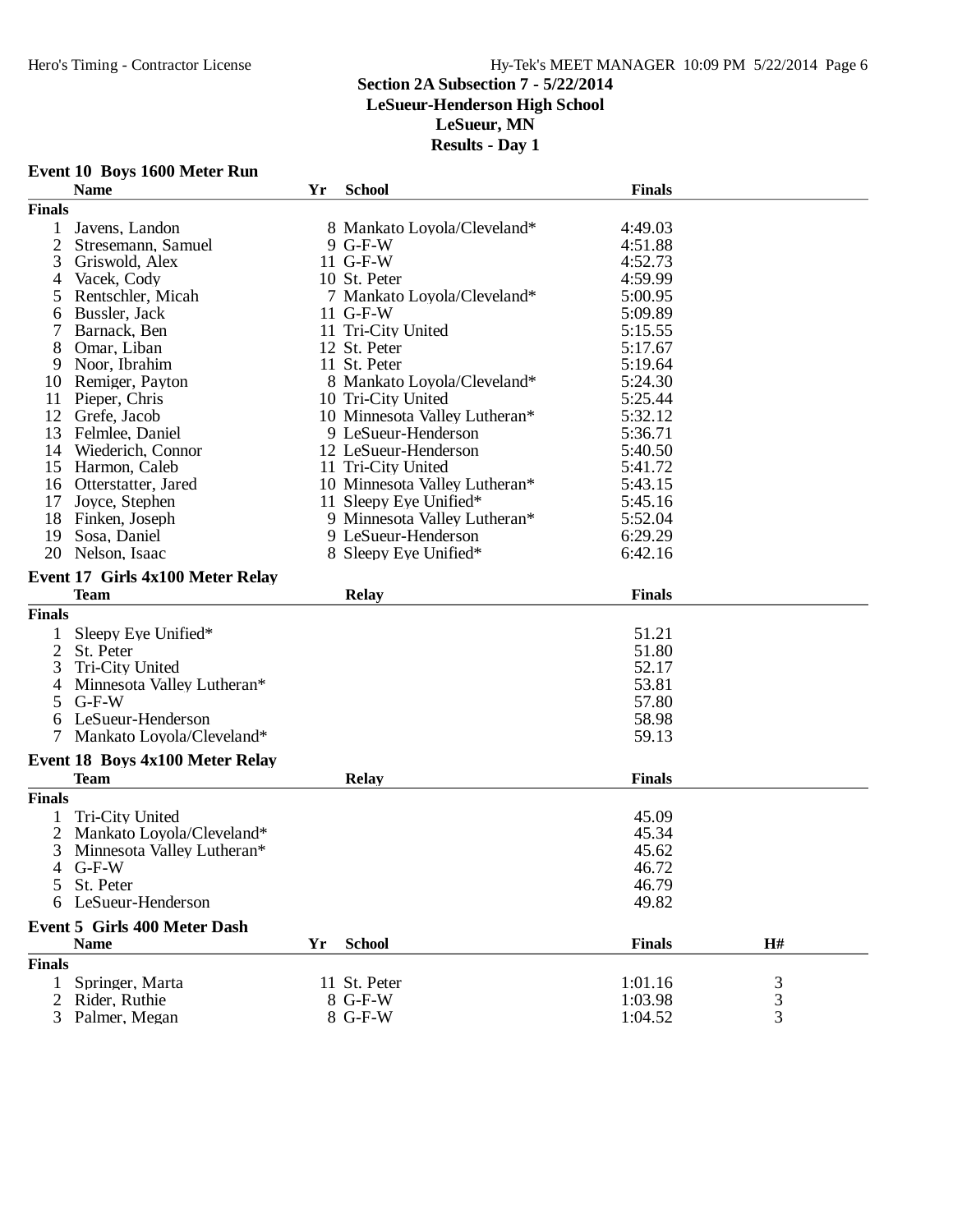**LeSueur-Henderson High School**

**LeSueur, MN**

**Results - Day 1**

|                     | <b>OHID TOO INTERED DUDLE</b><br><b>Name</b> |    | Yr School                     | <b>Finals</b>  | H#                                         |  |
|---------------------|----------------------------------------------|----|-------------------------------|----------------|--------------------------------------------|--|
|                     | 4 Blake, Makayla                             |    | 10 LeSueur-Henderson          | 1:04.80        | 3                                          |  |
| 5                   | Osborne, Sara                                |    | 12 St. Peter                  | 1:05.52        |                                            |  |
| 6                   | Busse, Halley                                |    | 9 G-F-W                       | 1:06.62        | $\frac{3}{3}$                              |  |
| 7                   | Thompson, Shanna                             |    | 11 Minnesota Valley Lutheran* | 1:07.26        |                                            |  |
| 8                   | Roux, Kaitlyn                                |    | 9 Minnesota Valley Lutheran*  | 1:07.73        |                                            |  |
|                     | 9 Hacker, Cassidy                            |    | 9 Sleepy Eye Unified*         | 1:09.58        |                                            |  |
|                     | 10 Hertaus, Allie                            |    | 9 Tri-City United             | 1:09.88        |                                            |  |
| 11                  | Vetter, Gabby                                |    | 8 Mankato Loyola/Cleveland*   | 1:10.32        |                                            |  |
|                     | 12 Ellingworth, Grace                        |    | 8 Mankato Loyola/Cleveland*   | 1:10.57        | 3222222                                    |  |
|                     | 13 Malecha, Maddy                            |    | 9 Tri-City United             | 1:11.03        |                                            |  |
|                     | 14 Haas, Kyla                                |    | 8 Mankato Loyola/Cleveland*   | 1:11.97        | $\overline{2}$                             |  |
|                     | 15 Portner, Crystal                          |    | 8 Sleepy Eye Unified*         | 1:12.87        | $\mathbf{1}$                               |  |
|                     | 16 Menk, Cortnee                             |    | 9 Minnesota Valley Lutheran*  | 1:13.64        | $\mathbf 1$                                |  |
|                     | 17 Cselovszki, McKenzie                      |    | 8 Sleepy Eye Unified*         | 1:16.20        | $\mathbf{1}$                               |  |
| $\qquad \qquad - -$ | Ellingsworth, Katie                          |    | 9 Tri-City United             | D <sub>Q</sub> | 3                                          |  |
|                     | <b>Event 6 Boys 400 Meter Dash</b>           |    |                               |                |                                            |  |
|                     | <b>Name</b>                                  | Yr | <b>School</b>                 | <b>Finals</b>  | H#                                         |  |
| <b>Finals</b>       |                                              |    |                               |                |                                            |  |
| 1                   | Wiechman, Seth                               |    | 11 Minnesota Valley Lutheran* | 51.32          |                                            |  |
| $\overline{2}$      | Schwarz, Tom                                 |    | 12 LeSueur-Henderson          | 53.32          | $\frac{2}{2}$                              |  |
| 3                   | Bumgarner, Alex                              |    | 11 Minnesota Valley Lutheran* | 53.63          |                                            |  |
|                     | 4 Metzger, Angelo                            |    | $10$ G-F-W                    | 53.71          | $\frac{2}{2}$                              |  |
| 5                   | Nordling, Kelly                              |    | 11 Tri-City United            | 54.18          |                                            |  |
| 6                   | Wood, Evan                                   |    | 9 Tri-City United             | 54.95          | $\begin{array}{c} 2 \\ 2 \\ 2 \end{array}$ |  |
| 7                   | Wahlgren, Jens                               |    | 12 Mankato Loyola/Cleveland*  | 56.73          |                                            |  |
| 8                   | Turgeon, Brandon                             |    | 12 Tri-City United            | 56.73          | $\sqrt{2}$                                 |  |
| 9                   | Hinderscheid, Gage                           |    | 9 St. Peter                   | 57.90          | 1                                          |  |
|                     | 10 Becker, Cory                              |    | 8 G-F-W                       | 59.08          | 1                                          |  |
| 11                  | Stelter, Peter                               |    | 9 St. Peter                   | 59.17          | 1                                          |  |
|                     | 12 Balder, Mike                              |    | 11 LeSueur-Henderson          | 59.45          | 1                                          |  |
|                     | 13 St. Peter, Jim                            |    | 9 Sleepy Eye Unified*         | 59.78          | 1                                          |  |
|                     | 14 Meyer, Tony                               |    | 12 Mankato Loyola/Cleveland*  | 59.96          | 1                                          |  |
|                     | 15 Schroeder, Mitchell                       |    | 9 G-F-W                       | 1:03.41        | 1                                          |  |
|                     | <b>Event 15 Girls 300 Meter Hurdles</b>      |    |                               |                |                                            |  |
|                     | <b>Name</b>                                  | Yr | <b>School</b>                 | <b>Finals</b>  | H#                                         |  |
| <b>Finals</b>       |                                              |    |                               |                |                                            |  |
|                     | 1 Frederick, Kristi                          |    | 10 Tri-City United            | 46.31          | 3                                          |  |
| $\overline{2}$      | Schilling, Katie                             |    | 9 St. Peter                   | 46.74          | 3                                          |  |
| 3                   | Scheffler, Kim                               |    | 8 LeSueur-Henderson           | 48.78          | 3                                          |  |
| 4                   | Stein, Mariah                                |    | 12 Minnesota Valley Lutheran* | 49.88          | 3                                          |  |
| 5                   | Salfer, Mariah                               |    | 12 Sleepy Eye Unified*        | 50.82          | 3                                          |  |
| 6                   | Balge, Martha                                |    | 12 Minnesota Valley Lutheran* | 51.79          |                                            |  |
|                     | Marti, Hannah                                |    | 9 Sleepy Eye Unified*         | 52.23          | $\frac{2}{3}$                              |  |
| 8                   | Harbo, Ingrid                                |    | 9 St. Peter                   | 52.51          | $\mathfrak{Z}$                             |  |
| 9                   | Trcka, Emilie                                |    | 10 Tri-City United            | 52.93          | $\mathfrak{Z}$                             |  |
| 10                  | Straub, Gabby                                |    | 7 LeSueur-Henderson           | 54.05          | $\sqrt{2}$                                 |  |
| 11                  | Steffl, Grace                                |    | 9 Sleepy Eye Unified*         | 54.54          | $\overline{2}$                             |  |
|                     |                                              |    |                               |                |                                            |  |

#### **Finals ... (Event 5 Girls 400 Meter Dash)**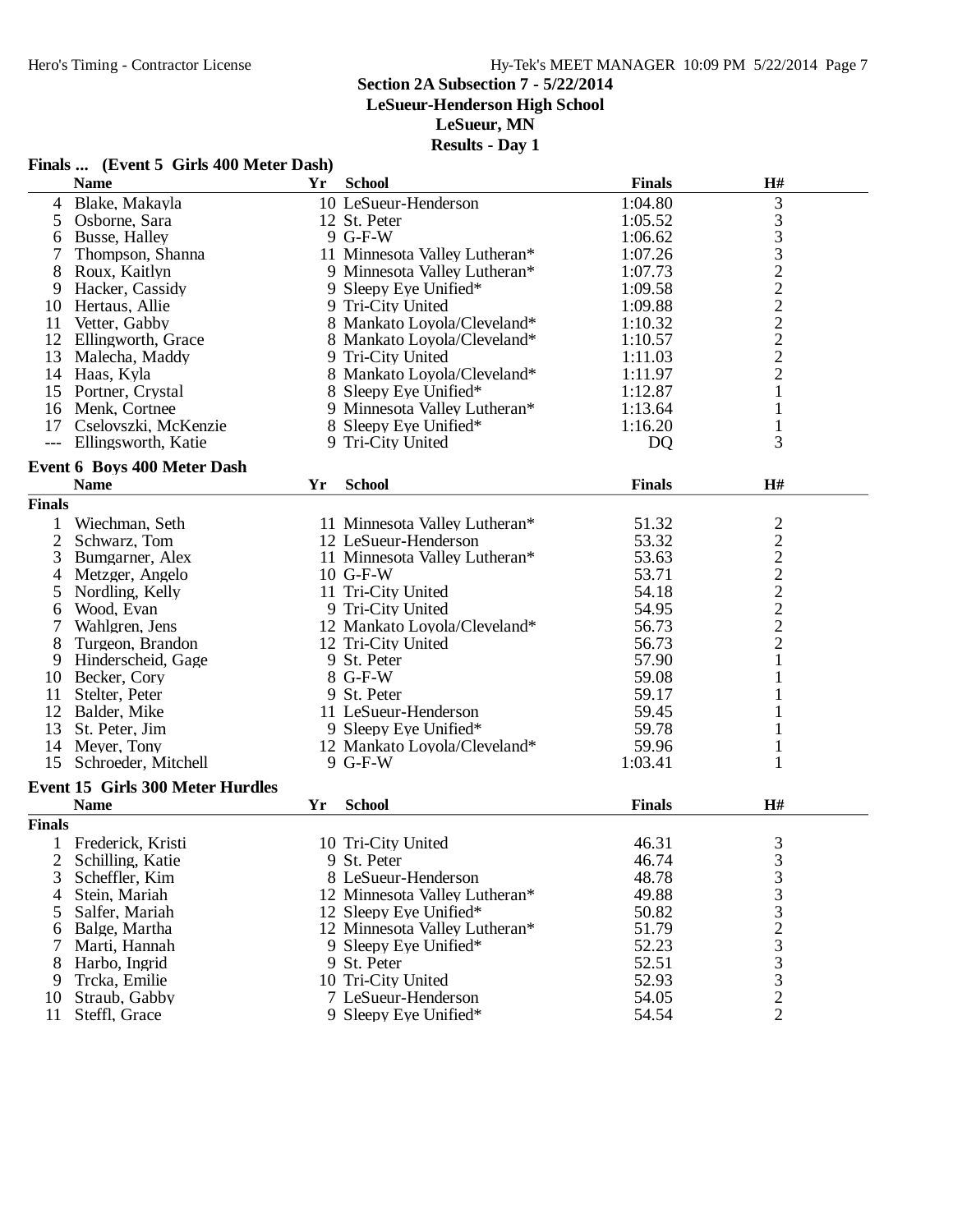**LeSueur-Henderson High School**

**LeSueur, MN**

| Finals  (Event 15 Girls 300 Meter Hurdles) |                                    |    |                               |               |                |  |
|--------------------------------------------|------------------------------------|----|-------------------------------|---------------|----------------|--|
|                                            | <b>Name</b>                        | Yr | <b>School</b>                 | <b>Finals</b> | H#             |  |
|                                            | 12 Rabenberg, Katy                 |    | 11 Tri-City United            | 55.42         | $\overline{c}$ |  |
|                                            | 13 Buboltz, Anna                   |    | 8 G-F-W                       | 56.77         | $\overline{c}$ |  |
|                                            | 14 Den Herder, Amy                 |    | 10 Mankato Loyola/Cleveland*  | 57.50         | $\overline{c}$ |  |
|                                            | 15 Griebel, Jessica                |    | 11 Minnesota Valley Lutheran* | 58.24         | $\mathbf{1}$   |  |
|                                            | 16 Kammerlander, Nicole            |    | $10$ G-F-W                    | 58.62         | $\overline{2}$ |  |
|                                            | 17 Adams, Elaine                   |    | 9 Mankato Loyola/Cleveland*   | 59.58         | $\mathbf{1}$   |  |
|                                            | 18 Portugue, Payton                |    | 8 St. Peter                   | 1:01.22       | $\mathbf{1}$   |  |
|                                            | 19 Dustin, Mary                    |    | 10 G-F-W                      | 1:03.63       | $\mathbf{1}$   |  |
| $\frac{1}{2}$                              | More, Mary                         |    | 8 LeSueur-Henderson           | DQ            | $\overline{2}$ |  |
|                                            |                                    |    |                               |               |                |  |
|                                            | Event 16 Boys 300 Meter Hurdles    |    |                               |               |                |  |
|                                            | <b>Name</b>                        | Yr | <b>School</b>                 | <b>Finals</b> | H#             |  |
| <b>Finals</b>                              |                                    |    |                               |               |                |  |
|                                            | McCabe, Keegan                     |    | 12 St. Peter                  | 40.96         | $\frac{2}{2}$  |  |
| 2                                          | Rynda, Carter                      |    | 10 Tri-City United            | 41.22         |                |  |
| 3                                          | Haas, Alex                         |    | 11 LeSueur-Henderson          | 41.61         | $\overline{c}$ |  |
| 4                                          | Wiechman, Sam                      |    | 10 Minnesota Valley Lutheran* | 41.92         | $\overline{c}$ |  |
| 5                                          | Messner, Leighton                  |    | 11 G-F-W                      | 42.88         | $\overline{c}$ |  |
| 6                                          | Hynes-Marquette, oah               |    | 12 LeSueur-Henderson          | 42.98         | $\overline{c}$ |  |
|                                            | Dose, Silas                        |    | 10 Minnesota Valley Lutheran* | 44.36         | $\overline{c}$ |  |
| 8                                          | Metzger, Dominic                   |    | 12 G-F-W                      | 45.99         | $\overline{2}$ |  |
| 9                                          | Thomez, Sean                       |    | 12 Mankato Loyola/Cleveland*  | 46.19         | $\mathbf{1}$   |  |
|                                            | 10 Guerrero, Alex                  |    | 10 Mankato Loyola/Cleveland*  | 46.70         | $\mathbf{1}$   |  |
| 11                                         | Schave, Jarod                      |    | 11 St. Peter                  | 48.05         | 1              |  |
|                                            | 12 Astorga, Ruben                  |    | 11 Sleepy Eye Unified*        | 48.57         | 1              |  |
| 13                                         | Cullen, Patrick                    |    | 8 Mankato Loyola/Cleveland*   | 49.04         | 1              |  |
|                                            | 14 Miller, Jared                   |    | 8 LeSueur-Henderson           | 49.11         | 1              |  |
| 15                                         | Vargo, Jaymin                      |    |                               | 49.91         |                |  |
|                                            |                                    |    | 9 Tri-City United             | 50.31         | 1<br>1         |  |
|                                            | 16 Deutsch, John                   |    | 9 Tri-City United             |               |                |  |
|                                            | <b>Event 7 Girls 800 Meter Run</b> |    |                               |               |                |  |
|                                            | <b>Name</b>                        | Yr | <b>School</b>                 | <b>Finals</b> | H#             |  |
| <b>Finals</b>                              |                                    |    |                               |               |                |  |
| 1                                          | Wiebusch, Ella                     |    | 10 St. Peter                  | 2:32.81       | 3              |  |
| 2                                          | Vetter, Katerina                   |    | 10 Mankato Loyola/Cleveland*  | 2:34.60       | 3              |  |
| 3                                          | Robinson, Gabby                    |    | 8 Tri-City United             | 2:35.44       | 3              |  |
| 4                                          | Javens, Eaden                      |    | 8 Mankato Loyola/Cleveland*   | 2:35.69       | 3              |  |
| 5                                          | Palmer, Steph                      |    | 11 G-F-W                      | 2:38.21       | 3              |  |
| 6                                          | Ninneman, Elizabeth                |    | 9 Mankato Loyola/Cleveland*   | 2:38.64       | 3              |  |
|                                            | Wiebusch, Sienna                   |    | 8 St. Peter                   | 2:41.77       | 3              |  |
| 8                                          | Holtmeier, Brianna                 |    | 11 Minnesota Valley Lutheran* | 2:42.43       | 3              |  |
| 9                                          | Vargo, Joslyn                      |    | 9 Tri-City United             | 2:43.69       | 3              |  |
| 10                                         | Kiecker, Angie                     |    | 9 Sleepy Eye Unified*         | 2:46.00       | 3              |  |
| 11                                         | Welp, Jacey                        |    | 7 St. Peter                   | 2:47.07       | 3              |  |
| 12                                         | Himmelman, Hanna                   |    | 8 Sleepy Eye Unified*         | 2:48.48       | $\overline{c}$ |  |
| 13                                         | Hardel, Allie                      |    | 9 Tri-City United             | 2:55.45       | $\overline{c}$ |  |
| 14                                         | Meyer, Jennifer                    |    | 12 Minnesota Valley Lutheran* | 2:58.10       | $\overline{c}$ |  |
| 15                                         | Knowles, Anna                      |    | 9 Minnesota Valley Lutheran*  | 2:58.68       | $\overline{c}$ |  |
|                                            | 16 Pomplun, Annie                  |    | 7 G-F-W                       | 3:03.00       | 3              |  |
|                                            |                                    |    |                               |               |                |  |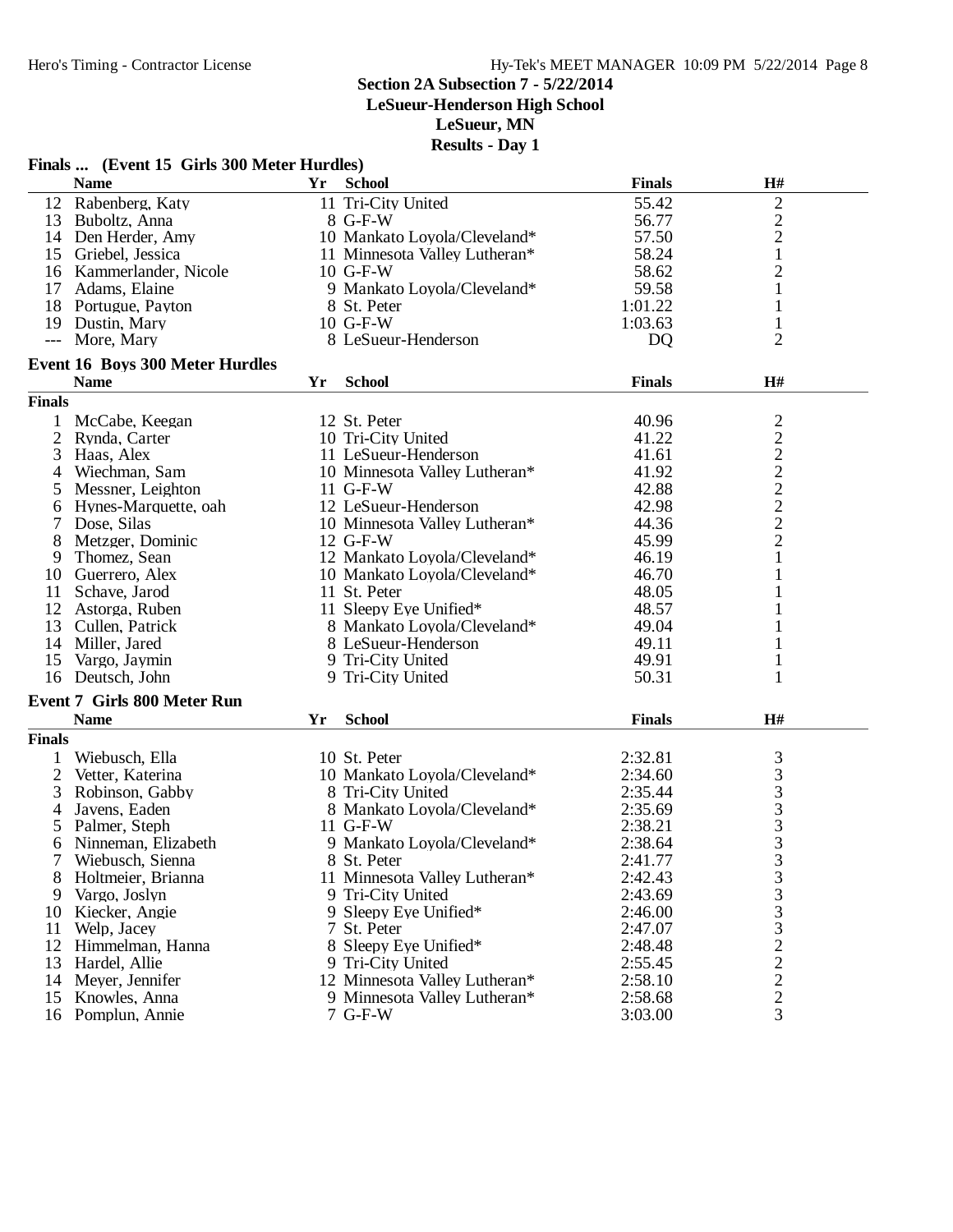**LeSueur-Henderson High School**

**LeSueur, MN**

|                | Finals  (Event 7 Girls 800 Meter Run)            |    |                               |               |                  |  |  |
|----------------|--------------------------------------------------|----|-------------------------------|---------------|------------------|--|--|
|                | <b>Name</b>                                      | Yr | <b>School</b>                 | <b>Finals</b> | H#               |  |  |
|                | 17 Reinarts, Emily                               |    | 10 Sleepy Eye Unified*        | 3:08.92       | $\overline{c}$   |  |  |
| 18             | Nelson, Miranda                                  |    | $10$ G-F-W                    | 3:09.31       |                  |  |  |
| 19             | Imada, Chiaki                                    |    | 11 LeSueur-Henderson          | 3:16.81       | $\frac{2}{2}$    |  |  |
| 20             | Jalli, Tuikku                                    |    | 11 LeSueur-Henderson          | 3:26.41       |                  |  |  |
|                | 21 Bustamante, Fatima                            |    | 12 LeSueur-Henderson          | 3:46.55       | $\overline{2}$   |  |  |
|                |                                                  |    |                               |               |                  |  |  |
|                | <b>Event 8 Boys 800 Meter Run</b><br><b>Name</b> | Yr | <b>School</b>                 | <b>Finals</b> | H#               |  |  |
| <b>Finals</b>  |                                                  |    |                               |               |                  |  |  |
|                |                                                  |    |                               |               |                  |  |  |
| 1              | McGuire, Marty                                   |    | 12 Tri-City United            | 2:05.68       | $22222$<br>$222$ |  |  |
| $\overline{2}$ | Rider, Jesse                                     |    | 12 G-F-W                      | 2:06.67       |                  |  |  |
| 3              | Arroyo, Max                                      |    | 12 Tri-City United            | 2:06.73       |                  |  |  |
| 4              | Kokesch, Bryan                                   |    | 10 Minnesota Valley Lutheran* | 2:07.32       |                  |  |  |
| 5              | Hassan, Sanguya                                  |    | 10 St. Peter                  | 2:10.92       |                  |  |  |
| 6              | Barrie, Chandler                                 |    | 10 Mankato Loyola/Cleveland*  | 2:12.16       |                  |  |  |
|                | Courrier, Nick                                   |    | 12 Mankato Loyola/Cleveland*  | 2:12.67       |                  |  |  |
| 8              | Wietzki, Sonny                                   |    | 10 Tri-City United            | 2:13.65       | $\mathbf{1}$     |  |  |
| 9              | Bussler, Jack                                    |    | $11$ G-F-W                    | 2:14.65       | $\overline{c}$   |  |  |
| 10             | Griswold, Alex                                   |    | 11 G-F-W                      | 2:16.36       | $\overline{c}$   |  |  |
| 11             | Hernandez, Jose                                  |    | 9 LeSueur-Henderson           | 2:17.37       | $\mathbf 1$      |  |  |
|                | 12 Buch, Kyle                                    |    | 9 Minnesota Valley Lutheran*  | 2:17.77       | $\overline{c}$   |  |  |
| 13             | Omar, Liban                                      |    | 12 St. Peter                  | 2:26.16       | $\mathbf{1}$     |  |  |
| 14             | Gurrola, Jacob                                   |    | 11 St. Peter                  | 2:27.65       | 1                |  |  |
| 15             | Orcutt, Harry                                    |    | 10 Mankato Loyola/Cleveland*  | 2:29.26       | $\mathbf{1}$     |  |  |
| 16             | Sosa, Daniel                                     |    | 9 LeSueur-Henderson           | 2:53.77       | $\mathbf{1}$     |  |  |
| 17             | Clark, Matthew                                   |    | 9 LeSueur-Henderson           | 3:16.70       | 1                |  |  |
|                | <b>Event 3 Girls 200 Meter Dash</b>              |    |                               |               |                  |  |  |
|                | <b>Name</b>                                      | Yr | <b>School</b>                 | <b>Finals</b> |                  |  |  |
| <b>Finals</b>  |                                                  |    |                               |               |                  |  |  |
|                | Stowell, Kayla                                   |    | 11 LeSueur-Henderson          | 26.21         |                  |  |  |
| 2              | Berninghaus, Briana                              |    | 10 Tri-City United            | 26.35         |                  |  |  |
| 3              | Marti, Jamie                                     |    | 12 Sleepy Eye Unified*        | 26.44         |                  |  |  |
| 4              | Rauh, Maggie                                     |    | 12 Minnesota Valley Lutheran* | 27.36         |                  |  |  |
| 5              | Rider, Ruthie                                    |    | 8 G-F-W                       | 28.75         |                  |  |  |
| 6              | Palmer, Megan                                    |    | 8 G-F-W                       | 28.97         |                  |  |  |
| 7              | Woods, Jenifer                                   |    | 8 G-F-W                       | 28.98         |                  |  |  |
| 8              | Hertaus, Allie                                   |    | 9 Tri-City United             | 29.45         |                  |  |  |
|                |                                                  |    |                               |               |                  |  |  |
|                | <b>Event 4 Boys 200 Meter Dash</b>               |    |                               |               |                  |  |  |
|                | <b>Name</b>                                      | Yr | <b>School</b>                 | <b>Finals</b> |                  |  |  |
| <b>Finals</b>  |                                                  |    |                               |               |                  |  |  |
| $\mathbf{1}$   | Borgwardt, Lukas                                 |    | 10 Minnesota Valley Lutheran* | 23.47         |                  |  |  |
| $\overline{2}$ | Weikle, Thomas                                   |    | $11$ G-F-W                    | 23.58         |                  |  |  |
| 3              | Beulke, Jamison                                  |    | 11 Tri-City United            | 23.88         |                  |  |  |
| 4              | Schwarz, Tom                                     |    | 12 LeSueur-Henderson          | 24.08         |                  |  |  |
| 5              | McCrady, Michael                                 |    | 10 Tri-City United            | 24.20         |                  |  |  |
| 6              | Metzger, Angelo                                  |    | 10 G-F-W                      | 24.37         |                  |  |  |
|                | Seifert, Carson                                  |    | 12 Mankato Loyola/Cleveland*  | 24.63         |                  |  |  |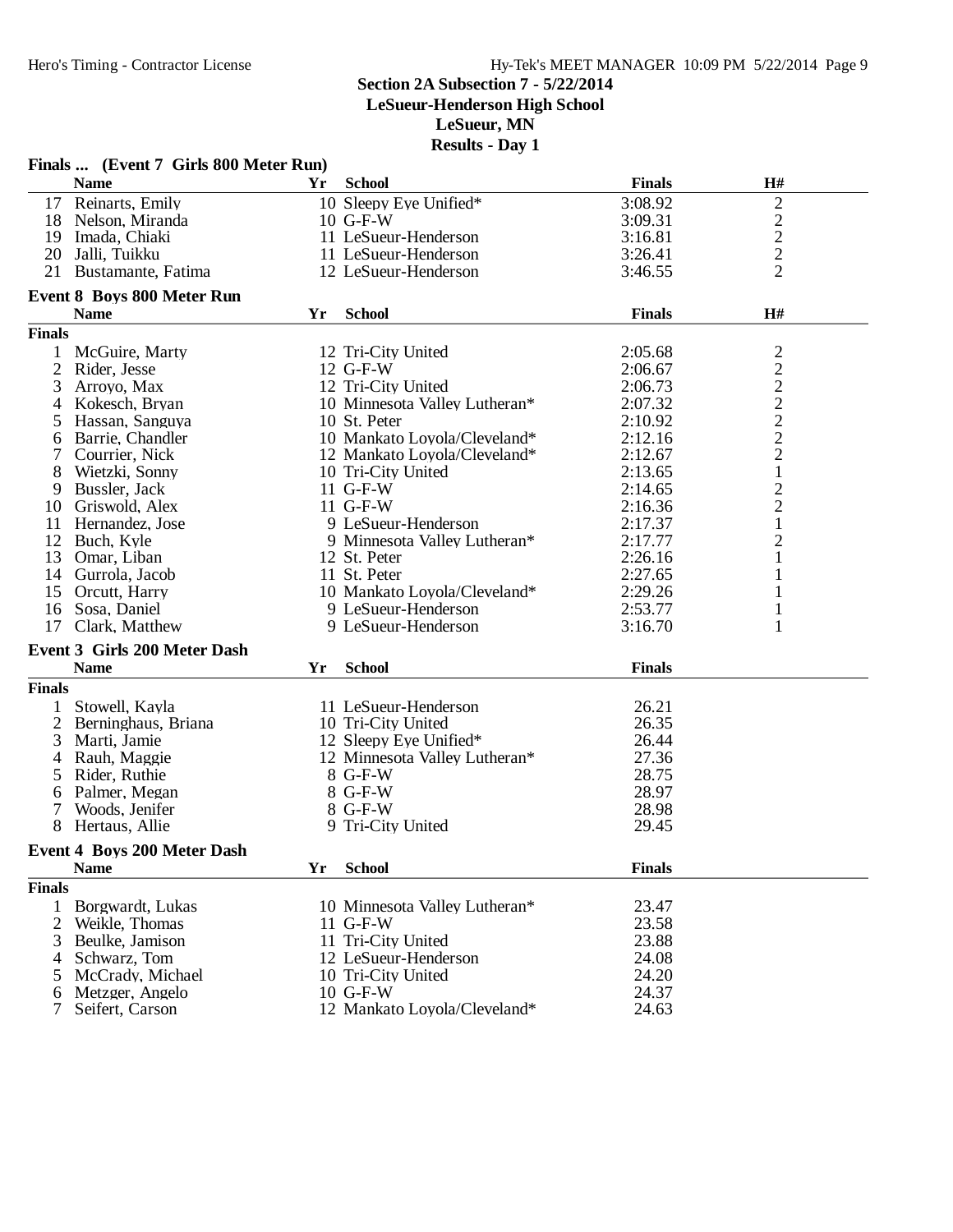# **Section 2A Subsection 7 - 5/22/2014**

### **LeSueur-Henderson High School**

**LeSueur, MN**

|                | Finals  (Event 4 Boys 200 Meter Dash) |    |                               |               |  |
|----------------|---------------------------------------|----|-------------------------------|---------------|--|
|                | <b>Name</b>                           | Yr | <b>School</b>                 | <b>Finals</b> |  |
|                | 8 Plocher, Tim                        |    | 11 Minnesota Valley Lutheran* | 24.64         |  |
|                | <b>Event 11 Girls 3200 Meter Run</b>  |    |                               |               |  |
|                | <b>Name</b>                           | Yr | <b>School</b>                 | <b>Finals</b> |  |
| <b>Finals</b>  |                                       |    |                               |               |  |
| 1              | Anderson, Greta                       |    | 8 St. Peter                   | 12:26.48      |  |
| $\overline{c}$ | Polesky, Brianna                      |    | 8 Sleepy Eye Unified*         | 12:29.79      |  |
| 3              | Anderson, Maggie                      |    | 10 St. Peter                  | 12:59.29      |  |
| 4              | Joyce, Mary                           |    | 9 Sleepy Eye Unified*         | 13:10.80      |  |
| 5              | Diersen, Alexa                        |    | 11 Minnesota Valley Lutheran* | 13:18.73      |  |
| 6              | Ulrich, Julie                         |    | 12 LeSueur-Henderson          | 13:20.73      |  |
| 7              | Fisher, Sara                          |    | 12 Tri-City United            | 13:23.94      |  |
| 8              | Larsen, Abbie                         |    | 9 Tri-City United             | 13:47.09      |  |
| 9              | Nelson, Danielle                      |    | 8 G-F-W                       | 14:00.27      |  |
| 10             | Kmett, Tori                           |    | 11 St. Peter                  | 14:14.25      |  |
| 11             | Halstead, Larissa                     |    | 11 G-F-W                      | 14:29.13      |  |
| 12             | Goettl, Michaela                      |    | 10 Tri-City United            | 15:35.52      |  |
| 13             | Flitter, Brogan                       |    | 12 Minnesota Valley Lutheran* | 16:55.10      |  |
| 14             | Goblirsch, Kacie                      |    | 11 Sleepy Eye Unified*        | 17:06.61      |  |
|                | Event 12 Boys 3200 Meter Run          |    |                               |               |  |
|                | <b>Name</b>                           | Yr | <b>School</b>                 | <b>Finals</b> |  |
| <b>Finals</b>  |                                       |    |                               |               |  |
| $\mathbf{1}$   | Elmer, Wyatt                          |    | 12 Mankato Loyola/Cleveland*  | 10:37.92      |  |
| $\overline{c}$ | Steffl, Brandon                       |    | 10 Minnesota Valley Lutheran* | 10:40.55      |  |
| 3              | Dooley, Mitchell                      |    | 12 Tri-City United            | 10:44.79      |  |
| 4              | Omtvedt, Brady                        |    | 8 Mankato Loyola/Cleveland*   | 10:44.99      |  |
| 5              | Dooley, Jared                         |    | 11 Tri-City United            | 10:53.64      |  |
| 6              | Vacek, Cody                           |    | 10 St. Peter                  | 11:04.19      |  |
| 7              | Stresemann, Samuel                    |    | 9 G-F-W                       | 11:29.97      |  |
| 8              | Burns, Alex                           |    | 9 G-F-W                       | 11:34.29      |  |
| 9              | Giefer, Coleton                       |    | 9 Mankato Loyola/Cleveland*   | 11:34.37      |  |
| 10             | Stelljes, Levi                        |    | 9 Minnesota Valley Lutheran*  | 11:47.13      |  |
| 11             | Noor, Ibrahim                         |    | 11 St. Peter                  | 11:53.89      |  |
| 12             | Joyce, Stephen                        |    | 11 Sleepy Eye Unified*        | 12:04.40      |  |
| 13             | Boehne, Shane                         |    | 11 LeSueur-Henderson          | 12:08.75      |  |
| 14             | Long, Zachary                         |    | 10 Minnesota Valley Lutheran* | 12:30.44      |  |
| 15             | Sosa, JP                              |    | 12 LeSueur-Henderson          | 12:45.75      |  |
| 16             | Bohl, Jacob                           |    | 8 G-F-W                       | 13:19.23      |  |
|                | 17 Tuma, Devon                        |    | 10 Tri-City United            | 14:06.14      |  |
|                | Event 21 Girls 4x400 Meter Relay      |    |                               |               |  |
|                | <b>Team</b>                           |    | <b>Relay</b>                  | <b>Finals</b> |  |
| <b>Finals</b>  |                                       |    |                               |               |  |
| $\mathbf{1}$   | St. Peter                             |    |                               | 4:15.52       |  |
|                | Mankato Loyola/Cleveland*             |    |                               | 4:22.50       |  |
| 3              | Tri-City United                       |    |                               | 4:31.14       |  |
| 4              | $G-F-W$                               |    |                               | 4:31.74       |  |
|                | Minnesota Valley Lutheran*            |    |                               | 4:32.85       |  |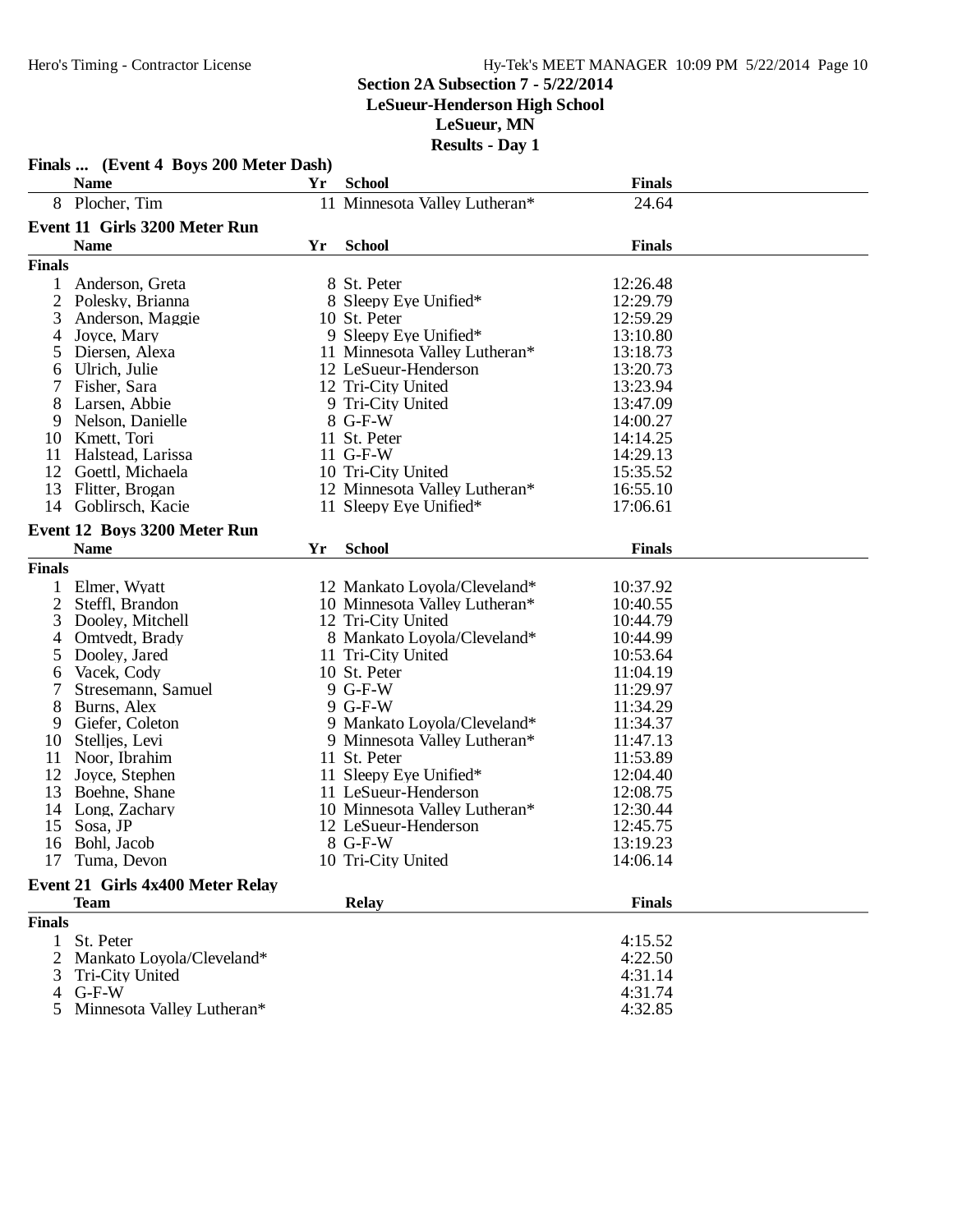#### Hero's Timing - Contractor License Hy-Tek's MEET MANAGER 10:09 PM 5/22/2014 Page 11

#### **Section 2A Subsection 7 - 5/22/2014**

**LeSueur-Henderson High School**

**LeSueur, MN**

|                | Finals  (Event 21 Girls 4x400 Meter Relay) |    | IWOULLO - D'AY I                  |                            |  |
|----------------|--------------------------------------------|----|-----------------------------------|----------------------------|--|
|                | <b>Team</b>                                |    | <b>Relay</b>                      | <b>Finals</b>              |  |
|                | 6 Sleepy Eye Unified*                      |    |                                   | 4:37.28                    |  |
|                | 7 LeSueur-Henderson                        |    |                                   | 4:48.93                    |  |
|                | Event 22 Boys 4x400 Meter Relay            |    |                                   |                            |  |
|                | <b>Team</b>                                |    | <b>Relay</b>                      | <b>Finals</b>              |  |
| <b>Finals</b>  |                                            |    |                                   |                            |  |
| 1              | Tri-City United                            |    |                                   | 3:29.47                    |  |
| $\overline{c}$ | Minnesota Valley Lutheran*                 |    |                                   | 3:29.51                    |  |
| 3              | $G-F-W$                                    |    |                                   | 3:41.71                    |  |
| $\overline{4}$ | Mankato Loyola/Cleveland*                  |    |                                   | 3:48.45                    |  |
| 5              | St. Peter                                  |    |                                   | 3:53.22                    |  |
| 6              | LeSueur-Henderson                          |    |                                   | 3:56.28                    |  |
|                |                                            |    |                                   |                            |  |
|                | Event 25 Girls High Jump                   |    |                                   |                            |  |
|                | <b>Name</b>                                | Yr | <b>School</b>                     | <b>Finals</b>              |  |
| <b>Finals</b>  |                                            |    |                                   |                            |  |
|                | Lind, Emily                                |    | 11 St. Peter                      | $4 - 10.00$                |  |
| 2              | Martinez, Edith                            |    | 12 Tri-City United                | 4-08.00                    |  |
| 2              | Dontje Lindell, Halla                      |    | 11 St. Peter                      | 4-08.00                    |  |
| 4              | Balge, Martha                              |    | 12 Minnesota Valley Lutheran*     | 4-08.00                    |  |
| 5              | Fosburgh, Kira                             |    | 10 Minnesota Valley Lutheran*     | $4 - 06.00$                |  |
| 6              | Schmitz, Becca                             |    | 11 Sleepy Eye Unified*            | $4 - 06.00$                |  |
| 7              | Rider, Ruthie                              |    | 8 G-F-W                           | $4 - 06.00$                |  |
| 8              | Trcka, Emilie                              |    | 10 Tri-City United                | 4-04.00                    |  |
| 9              | Straub, Gabby                              |    | 7 LeSueur-Henderson               | 4-04.00                    |  |
| 10             | Kammerlander, Nicole                       |    | 10 G-F-W                          | $4 - 02.00$                |  |
|                | 10 Knowles, Anna                           |    | 9 Minnesota Valley Lutheran*      | $4 - 02.00$                |  |
| 10<br>10       | Malecha, Lexy                              |    | 9 Tri-City United<br>10 St. Peter | $4 - 02.00$<br>$4 - 02.00$ |  |
| 10             | Lokensgard, Alyssa<br>Hacker, Cassidy      |    | 9 Sleepy Eye Unified*             | $4 - 02.00$                |  |
| $---$          | Demaris, Kira                              |    | 7 Sleepy Eye Unified*             | <b>NH</b>                  |  |
| $---$          | Coughlan, Nora                             |    | 8 Mankato Loyola/Cleveland*       | <b>NH</b>                  |  |
|                |                                            |    |                                   |                            |  |
|                | <b>Event 26 Boys High Jump</b>             |    |                                   |                            |  |
|                | <b>Name</b>                                | Yr | <b>School</b>                     | <b>Finals</b>              |  |
| <b>Finals</b>  |                                            |    |                                   |                            |  |
|                | McCabe, Scott                              |    | 11 Tri-City United                | 6-03.00                    |  |
| 2              | Nordling, Kelly                            |    | 11 Tri-City United                | $6 - 02.00$                |  |
| 3              | Williams, Antoine                          |    | 9 St. Peter                       | 5-09.00                    |  |
| 4              | Bennett, Will                              |    | 12 St. Peter                      | 5-06.00                    |  |
| 5              | Wiechman, Sam                              |    | 10 Minnesota Valley Lutheran*     | 5-06.00                    |  |
| 6              | Arroyo, Max                                |    | 12 Tri-City United                | 5-06.00                    |  |
|                | Rider, Jesse                               |    | 12 G-F-W                          | 5-06.00                    |  |
| 8              | Dwyer, Ethan                               |    | 12 LeSueur-Henderson              | 5-04.00                    |  |
| 9              | Westman, Hunter                            |    | 8 Mankato Loyola/Cleveland*       | 5-02.00                    |  |
| 10             | Astorga, Ruben                             |    | 11 Sleepy Eye Unified*            | 5-00.00                    |  |
| $---$          | Orcutt, Harry                              |    | 10 Mankato Loyola/Cleveland*      | <b>NH</b>                  |  |
| $---$          | Hynes-Marquette, oah                       |    | 12 LeSueur-Henderson              | <b>NH</b>                  |  |
| $---$          | Boehne, Shane                              |    | 11 LeSueur-Henderson              | NH                         |  |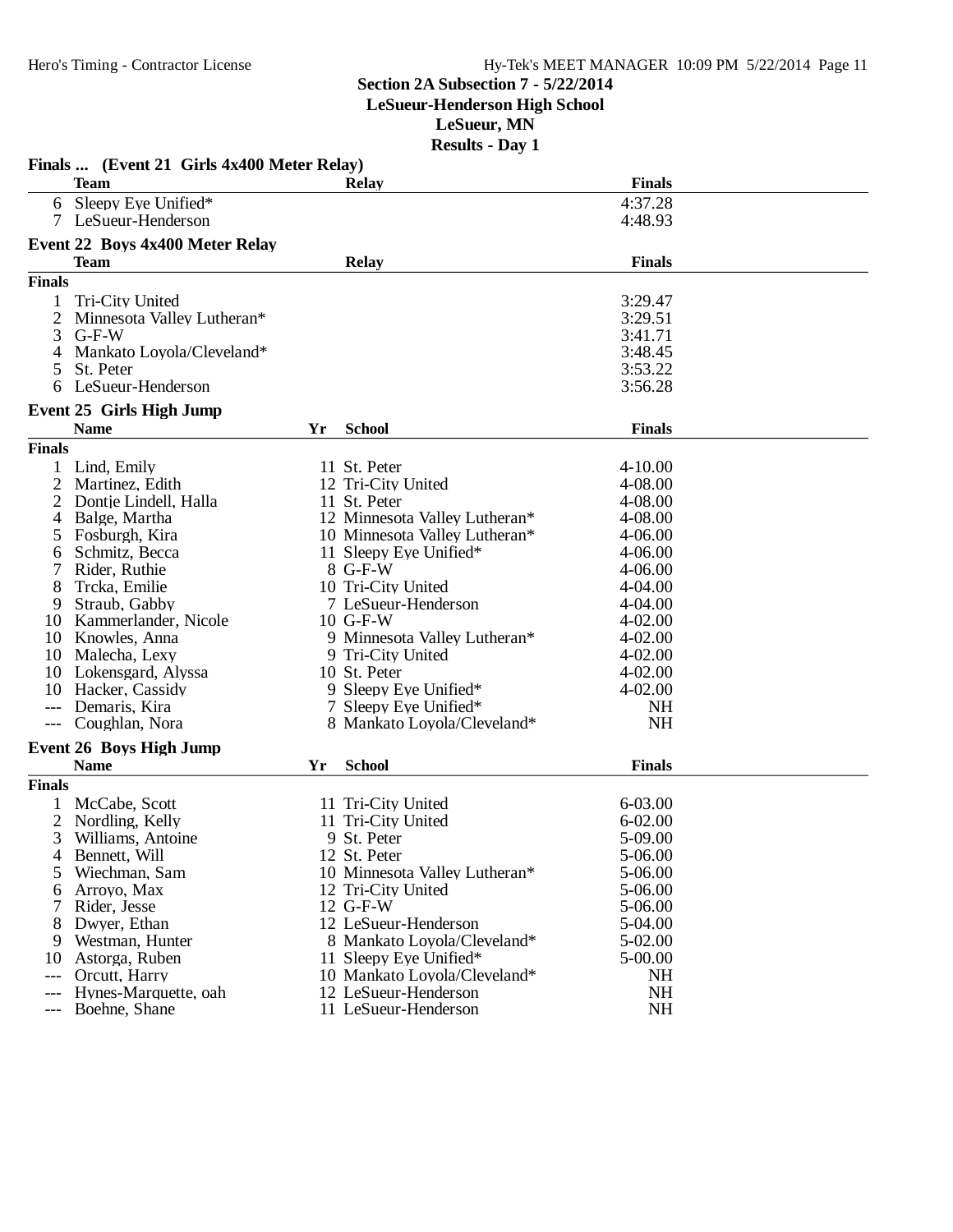#### **Section 2A Subsection 7 - 5/22/2014**

**LeSueur-Henderson High School**

**LeSueur, MN**

|                | Finals  (Event 26 Boys High Jump) |    |                               |               |                |
|----------------|-----------------------------------|----|-------------------------------|---------------|----------------|
|                | <b>Name</b>                       | Yr | <b>School</b>                 | <b>Finals</b> |                |
|                | Hinderscheid, Gage                |    | 9 St. Peter                   | <b>NH</b>     |                |
|                | <b>Event 27 Girls Pole Vault</b>  |    |                               |               |                |
|                | <b>Name</b>                       | Yr | <b>School</b>                 | <b>Finals</b> |                |
| <b>Finals</b>  |                                   |    |                               |               |                |
|                |                                   |    |                               |               |                |
| 1              | Vargo, Joslyn                     |    | 9 Tri-City United             | 8-06.00       |                |
| $\overline{2}$ | Vargo, Sydney                     |    | 10 Tri-City United            | 8-06.00       |                |
| 3              | Weiss, Teagan                     |    | 8 St. Peter                   | 7-06.00       |                |
| 4              | Christian, Cassie                 |    | 9 Tri-City United             | 7-06.00       |                |
| 5              | Eischens, Terry                   |    | 11 LeSueur-Henderson          | 7-00.00       |                |
|                | Riley, Alexia                     |    | 12 St. Peter                  | 7-00.00       |                |
|                | Orth, Alexis                      |    | 8 St. Peter                   | 7-00.00       |                |
| 8              | Thompson, Shanna                  |    | 11 Minnesota Valley Lutheran* | $6 - 06.00$   |                |
|                | Compton, Justine                  |    | 12 Mankato Loyola/Cleveland*  | <b>NH</b>     |                |
| $---$          | Wolf, Taylor                      |    | 9 Minnesota Valley Lutheran*  | <b>NH</b>     |                |
|                | <b>Event 28 Boys Pole Vault</b>   |    |                               |               |                |
|                | <b>Name</b>                       | Yr | <b>School</b>                 | <b>Finals</b> |                |
| <b>Finals</b>  |                                   |    |                               |               |                |
|                | Franek, Thomas                    |    | 10 Tri-City United            | 11-09.00      |                |
| 2              | Keeley, Jackson                   |    | 11 St. Peter                  | 11-06.00      |                |
| 3              | Thomez, Sean                      |    | 12 Mankato Loyola/Cleveland*  | 10-09.00      |                |
| 4              | Abdi, Ridwan                      |    | 12 St. Peter                  | 10-09.00      |                |
| 5              | Straub, Mason                     |    | 9 LeSueur-Henderson           | $9 - 06.00$   |                |
| 6              | Remiger, Payton                   |    | 8 Mankato Loyola/Cleveland*   | $9 - 00.00$   |                |
| 7              | Smisek, Andrew                    |    | 11 Tri-City United            | 8-06.00       |                |
| 8              | Schave, Jarod                     |    | 11 St. Peter                  | 8-00.00       |                |
| 8              | Cox, Austin                       |    | 10 Minnesota Valley Lutheran* | 8-00.00       |                |
| 10             | Otterstatter, Jared               |    | 10 Minnesota Valley Lutheran* | 8-00.00       |                |
| ---            | Hernandez, Jose                   |    | 9 LeSueur-Henderson           | <b>NH</b>     |                |
| $---$          | Barrie, Chandler                  |    | 10 Mankato Loyola/Cleveland*  | <b>NH</b>     |                |
|                |                                   |    |                               |               |                |
|                | <b>Event 29 Girls Long Jump</b>   |    |                               |               |                |
|                | <b>Name</b>                       | Yr | <b>School</b>                 | <b>Finals</b> |                |
| <b>Finals</b>  |                                   |    |                               |               |                |
|                | Berninghaus, Briana               |    | 10 Tri-City United            | 16-06.25      | $\overline{c}$ |
| 2              | Carr, Nikki                       |    | 12 Sleepy Eye Unified*        | 16-03.00      | $\overline{c}$ |
| 3              | Lind, Emily                       |    | 11 St. Peter                  | 15-11.00      | $\mathbf{1}$   |
| 4              | Rauh, Maggie                      |    | 12 Minnesota Valley Lutheran* | 15-08.75      | $\overline{2}$ |
| $\mathcal{L}$  | Norris, Kayla                     |    | 12 Minnesota Valley Lutheran* | 15-05.25      | 2              |
| 6              | Fosburgh, Kira                    |    | 10 Minnesota Valley Lutheran* | 14-09.75      | $\overline{c}$ |
|                | Stowell, Kayla                    |    | 11 LeSueur-Henderson          | 14-08.25      | $\overline{c}$ |
| 8              | Scheffler, Kim                    |    | 8 LeSueur-Henderson           | 14-00.00      | $\overline{c}$ |
| 9              | Anderson, Tori                    |    | 10 Sleepy Eye Unified*        | 13-11.50      | 1              |
| 9              | Palmer, Megan                     |    | 8 G-F-W                       | 13-11.50      |                |
| 11             | Bratsch, Tianna                   |    | 10 Tri-City United            | 13-05.00      | 1              |
| 11             | Hentges, Courtney                 |    | 11 Tri-City United            | 13-05.00      | $\overline{c}$ |
| 13             | Osborne, Sara                     |    | 12 St. Peter                  | 13-00.75      | $\sqrt{2}$     |
| 14             | Schmidt, Sierra                   |    | 10 G-F-W                      | 13-00.50      | $\mathbf{1}$   |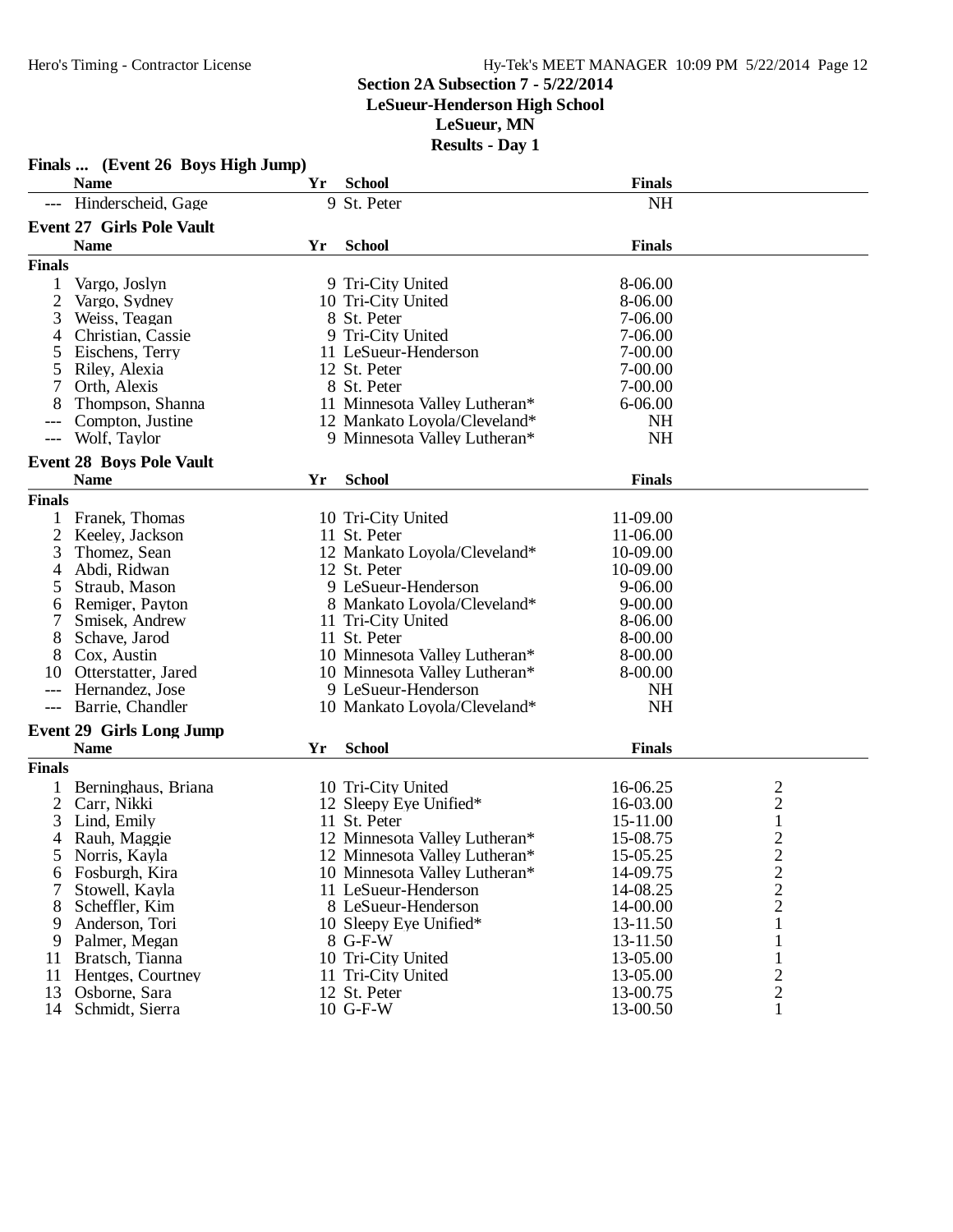#### **Section 2A Subsection 7 - 5/22/2014**

**LeSueur-Henderson High School**

**LeSueur, MN**

|                | Finals  (Event 29 Girls Long Jump) |    |                                   |                        |                                |  |
|----------------|------------------------------------|----|-----------------------------------|------------------------|--------------------------------|--|
|                | <b>Name</b>                        | Yr | <b>School</b>                     | <b>Finals</b>          |                                |  |
|                | 15 Salfer, Mariah                  |    | 12 Sleepy Eye Unified*            | 12-08.50               | $\mathbf{1}$                   |  |
|                | 16 Loredo-Hollon, Xenia            |    | 9 St. Peter                       | 12-01.00               | 1                              |  |
|                | 17 Woods, Jenifer                  |    | 8 G-F-W                           | 11-08.25               | 1                              |  |
|                | <b>Event 30 Boys Long Jump</b>     |    |                                   |                        |                                |  |
|                | <b>Name</b>                        | Yr | <b>School</b>                     | <b>Finals</b>          |                                |  |
| <b>Finals</b>  |                                    |    |                                   |                        |                                |  |
| $\mathbf{1}$   | McCrady, Michael                   |    | 10 Tri-City United                | 20-03.25               | 2                              |  |
| 2              | Haas, Alex                         |    | 11 LeSueur-Henderson              | 20-01.50               | $\sqrt{2}$                     |  |
| 3              | Beulke, Jamison                    |    | 11 Tri-City United                | 19-03.00               |                                |  |
| 4              | Brownlee, Mason                    |    | 12 Tri-City United                | 18-06.50               | $\frac{2}{2}$                  |  |
| 5              | Gaspar, Lance                      |    | 12 Mankato Loyola/Cleveland*      | 18-00.25               | $\overline{2}$                 |  |
| 6              | Plocher, Tim                       |    | 11 Minnesota Valley Lutheran*     | 17-11.00               | $\mathbf{1}$                   |  |
| 7              | Williams, Antoine                  |    | 9 St. Peter                       | 17-09.00               | $\mathbf{1}$                   |  |
| 8              | Bennett, Will                      |    | 12 St. Peter                      | 17-02.00               | $\overline{c}$                 |  |
| 9              | Dwyer, Ethan                       |    | 12 LeSueur-Henderson              | 16-09.00               | $\mathbf{1}$                   |  |
| 10             | Miller, Jared                      |    | 8 LeSueur-Henderson               | 16-08.00               | $\mathbf{1}$                   |  |
| 11             | Metzger, Angelo                    |    | $10$ G-F-W                        | 16-06.00               | $\overline{c}$                 |  |
| 12             | Schroeder, Mitchell                |    | 9 G-F-W                           | 16-05.50               | $\mathbf{1}$                   |  |
| 13             | Weikle, Thomas                     |    | 11 G-F-W                          | 15-07.50               | $\overline{2}$                 |  |
|                | 14 Buch, Kyle                      |    | 9 Minnesota Valley Lutheran*      | 15-00.75               | $\mathbf{1}$                   |  |
| 15             | Stelter, Peter                     |    | 9 St. Peter                       | 14-01.00               | 1                              |  |
|                |                                    |    |                                   |                        |                                |  |
|                |                                    |    |                                   |                        |                                |  |
|                | <b>Event 31 Girls Triple Jump</b>  |    |                                   |                        |                                |  |
|                | <b>Name</b>                        | Yr | <b>School</b>                     | <b>Finals</b>          |                                |  |
| <b>Finals</b>  |                                    |    |                                   |                        |                                |  |
| 1              | Dontje Lindell, Halla              |    | 11 St. Peter                      | 34-04.75               | 2                              |  |
| $\mathfrak{2}$ | Rutt, Megan                        |    | 10 Tri-City United                | 34-01.25               | $\overline{c}$                 |  |
| 3              | Schilling, Katie                   |    | 9 St. Peter                       | 33-02.75               | $\overline{c}$                 |  |
| 4              | Springer, Marta                    |    | 11 St. Peter                      | 32-05.50               |                                |  |
| 5              | Schmitz, Becca                     |    | 11 Sleepy Eye Unified*            | 32-00.00               | $\frac{2}{2}$                  |  |
| 6              | Anderson, Tori                     |    | 10 Sleepy Eye Unified*            | 31-02.75               | $\overline{c}$                 |  |
| 7              | Bratsch, Tiffany                   |    | 10 Tri-City United                | 30-05.50               | $\mathbf{1}$                   |  |
| 8              | Christian, Cassie                  |    | 9 Tri-City United                 | 30-00.50               | $\overline{2}$                 |  |
| 9              | Rupp, Allison                      |    | 8 Mankato Loyola/Cleveland*       | 29-10.50               | 1                              |  |
|                | 10 Hynes-Marquette, Quinn          |    | 10 LeSueur-Henderson              | 29-00.50               | 1                              |  |
|                | 11 Roux, Kaitlyn                   |    | 9 Minnesota Valley Lutheran*      | 28-11.75               | 1                              |  |
|                | 12 Holtmeier, Brianna              |    | 11 Minnesota Valley Lutheran*     | 28-04.75               | 1                              |  |
|                | 13 Albrecht, Amy                   |    | 9 Minnesota Valley Lutheran*      | 28-03.25               | 1                              |  |
|                | 14 Buboltz, Anna                   |    | 8 G-F-W                           | 28-01.50               | $\overline{c}$                 |  |
|                | 14 Palmer, Steph                   |    | 11 G-F-W                          | 28-01.50               | $\overline{c}$                 |  |
|                | 16 Mumphrey, Faith                 |    | 10 LeSueur-Henderson              | 27-10.50               | 1                              |  |
| 17             | Coughlan, Nora                     |    | 8 Mankato Loyola/Cleveland*       | 23-09.00               | $\mathbf{1}$                   |  |
| ---            | Woods, Jenifer<br>Marti, Jamie     |    | 8 G-F-W<br>12 Sleepy Eye Unified* | <b>ND</b><br><b>ND</b> | $\mathbf{1}$<br>$\overline{2}$ |  |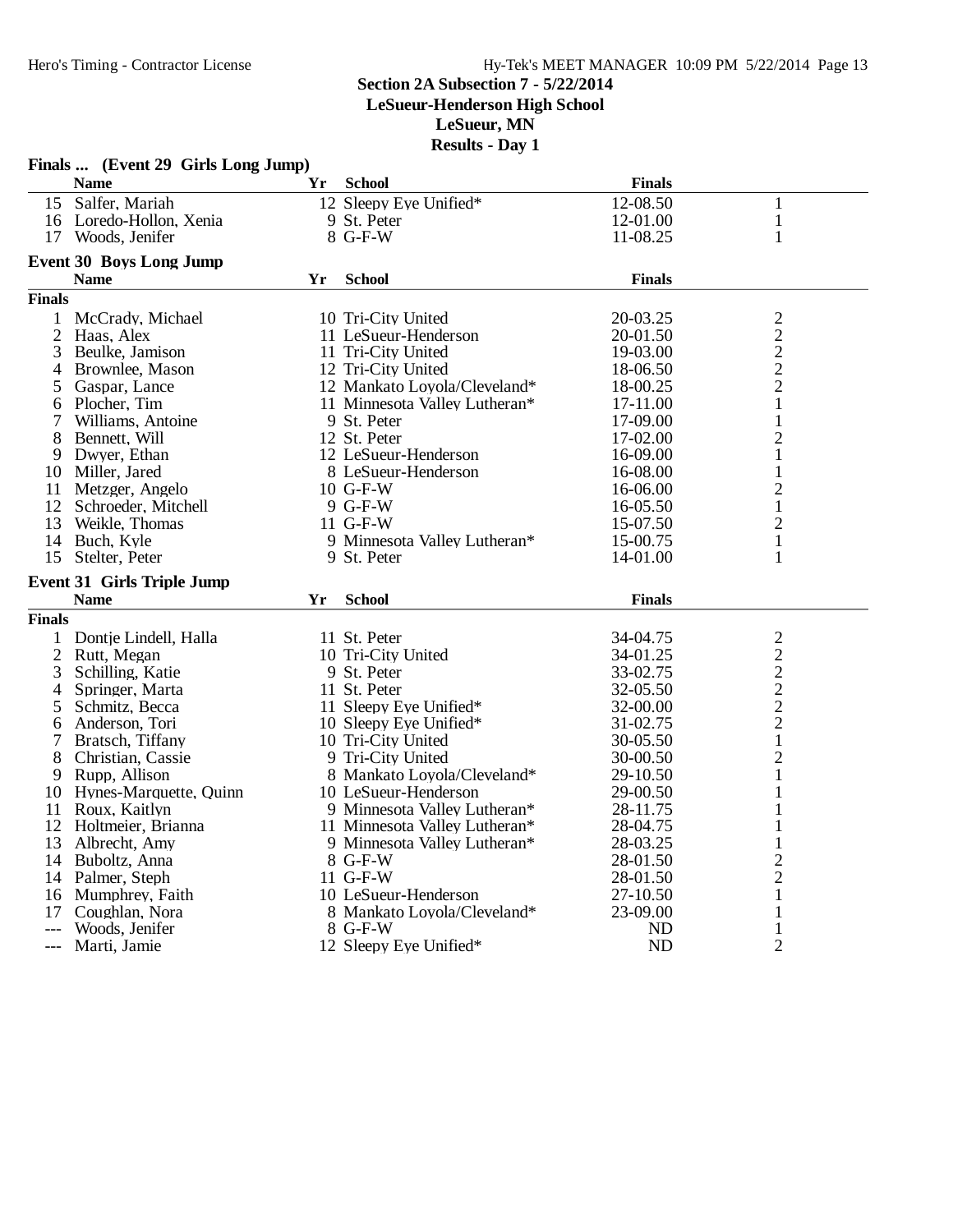**Event 32 Boys Triple Jump**

#### Hero's Timing - Contractor License Hy-Tek's MEET MANAGER 10:09 PM 5/22/2014 Page 14

#### **Section 2A Subsection 7 - 5/22/2014**

#### **LeSueur-Henderson High School**

**LeSueur, MN**

| <b>Finals</b><br>42-06.00<br>$\mathbf{1}$<br>Nordling, Kelly<br>11 Tri-City United                                             |                                            |  |  |  |  |  |  |
|--------------------------------------------------------------------------------------------------------------------------------|--------------------------------------------|--|--|--|--|--|--|
|                                                                                                                                |                                            |  |  |  |  |  |  |
|                                                                                                                                |                                            |  |  |  |  |  |  |
| 2 McCabe, Scott<br>11 Tri-City United<br>39-11.00                                                                              | $\frac{2}{2}$                              |  |  |  |  |  |  |
| 3<br>8 Mankato Loyola/Cleveland*<br>Westman, Hunter<br>38-11.00                                                                |                                            |  |  |  |  |  |  |
| 9 LeSueur-Henderson<br>4<br>Turek, Frank<br>38-10.00                                                                           |                                            |  |  |  |  |  |  |
| 12 Mankato Loyola/Cleveland*<br>5<br>Gaspar, Lance<br>37-11.50                                                                 | $\begin{array}{c} 2 \\ 2 \\ 2 \end{array}$ |  |  |  |  |  |  |
| 37-04.50<br>Bennett, Sam<br>12 St. Peter<br>6                                                                                  |                                            |  |  |  |  |  |  |
| 7<br>Plocher, Tim<br>11 Minnesota Valley Lutheran*<br>35-10.50                                                                 | $\overline{c}$                             |  |  |  |  |  |  |
| 8<br>Schwarz, Jake<br>10 Tri-City United<br>35-05.50                                                                           | $\mathbf{1}$                               |  |  |  |  |  |  |
| 12 G-F-W<br>9<br>Metzger, Dominic<br>34-04.00                                                                                  | $\overline{c}$                             |  |  |  |  |  |  |
| Orcutt, Harry<br>10 Mankato Loyola/Cleveland*<br>34-03.50<br>10                                                                | $\mathbf{1}$                               |  |  |  |  |  |  |
| Dwyer, Ethan<br>12 LeSueur-Henderson<br>33-11.50<br>11                                                                         | $\mathbf{1}$                               |  |  |  |  |  |  |
| 9 LeSueur-Henderson<br>33-04.00<br>12<br>Straub, Mason                                                                         | 1                                          |  |  |  |  |  |  |
| 8 G-F-W<br>31-09.00<br>13<br>Becker, Cory                                                                                      | $\mathbf{1}$                               |  |  |  |  |  |  |
| 8 St. Peter<br>31-05.00<br>14 Chadwick, Alex                                                                                   | 1                                          |  |  |  |  |  |  |
| 12 G-F-W<br><b>ND</b><br>Rider, Jesse                                                                                          | 1                                          |  |  |  |  |  |  |
| <b>ND</b><br>Nelson, Isaac<br>8 Sleepy Eye Unified*<br>$---$                                                                   | 1                                          |  |  |  |  |  |  |
| <b>ND</b><br>Borgwardt, Lukas<br>10 Minnesota Valley Lutheran*                                                                 | $\overline{2}$                             |  |  |  |  |  |  |
| <b>Event 33 Girls Discus Throw</b>                                                                                             |                                            |  |  |  |  |  |  |
|                                                                                                                                |                                            |  |  |  |  |  |  |
|                                                                                                                                |                                            |  |  |  |  |  |  |
| <b>School</b><br><b>Finals</b><br><b>Name</b><br>Yr                                                                            |                                            |  |  |  |  |  |  |
| <b>Finals</b>                                                                                                                  |                                            |  |  |  |  |  |  |
| Martinez, Edith<br>123-01<br>12 Tri-City United<br>1                                                                           |                                            |  |  |  |  |  |  |
| $\overline{2}$<br>106-00<br>Wood, Michaela<br>11 Tri-City United                                                               |                                            |  |  |  |  |  |  |
| 3<br>12 St. Peter<br>$105-10$<br>Lager, Amy                                                                                    |                                            |  |  |  |  |  |  |
| Jensen, Lexi<br>12 G-F-W<br>$102-10$<br>4                                                                                      |                                            |  |  |  |  |  |  |
| 12 G-F-W<br>93-00<br>Schmidt, Ashley<br>5                                                                                      | $\frac{2}{2}$<br>$\frac{2}{2}$             |  |  |  |  |  |  |
| Samora, Shaelynn<br>87-04<br>6<br>8 LeSueur-Henderson                                                                          | $\overline{c}$                             |  |  |  |  |  |  |
| 7<br>84-11<br>Anderson, Allie<br>11 Tri-City United                                                                            | $\mathbf{1}$                               |  |  |  |  |  |  |
| 8<br>83-06<br>Wiederich, Selena<br>12 LeSueur-Henderson                                                                        | 1                                          |  |  |  |  |  |  |
| 82-10<br>9<br>Krueger, Desi<br>10 St. Peter                                                                                    | $\overline{c}$                             |  |  |  |  |  |  |
| 80-06<br>10<br>Schoer, Amanda<br>12 Minnesota Valley Lutheran*                                                                 | $\mathbf{1}$                               |  |  |  |  |  |  |
| 79-09<br>11<br>Griebel, Jessica<br>11 Minnesota Valley Lutheran*                                                               | $\overline{c}$                             |  |  |  |  |  |  |
| 9 St. Peter<br>77-08<br>12<br>LoFaro, Francesca                                                                                | $\mathbf{1}$                               |  |  |  |  |  |  |
| 13 Lena, Charlotte<br>9 Mankato Loyola/Cleveland*<br>73-00                                                                     | $\mathbf{1}$                               |  |  |  |  |  |  |
| 71-07<br>14 Bach, Dana<br>8 LeSueur-Henderson                                                                                  | $\overline{c}$                             |  |  |  |  |  |  |
| Cselovszki, McKenzie<br>67-06<br>8 Sleepy Eye Unified*<br>15                                                                   | 1                                          |  |  |  |  |  |  |
| Coughlan, Nora<br>8 Mankato Loyola/Cleveland*<br>65-07<br>16                                                                   | 1                                          |  |  |  |  |  |  |
| Edl, Annica<br>12 Minnesota Valley Lutheran*<br>$63-11$<br>17                                                                  | 1                                          |  |  |  |  |  |  |
| $62 - 03$<br>18<br>8 G-F-W<br>Ahlbrecht, Brianna                                                                               | 1                                          |  |  |  |  |  |  |
| <b>Event 34 Boys Discus Throw</b>                                                                                              |                                            |  |  |  |  |  |  |
| <b>School</b><br><b>Finals</b><br><b>Name</b><br>Yr                                                                            |                                            |  |  |  |  |  |  |
|                                                                                                                                |                                            |  |  |  |  |  |  |
| <b>Finals</b>                                                                                                                  |                                            |  |  |  |  |  |  |
| 11 G-F-W<br>Timm, Daniel<br>152-07<br>1                                                                                        | 2                                          |  |  |  |  |  |  |
| 11 Mankato Loyola/Cleveland*<br>2<br>Archer, Matt<br>142-04<br>12 Mankato Loyola/Cleveland*<br>140-00<br>Phillips, Jordan<br>3 | $\overline{c}$<br>$\frac{2}{2}$            |  |  |  |  |  |  |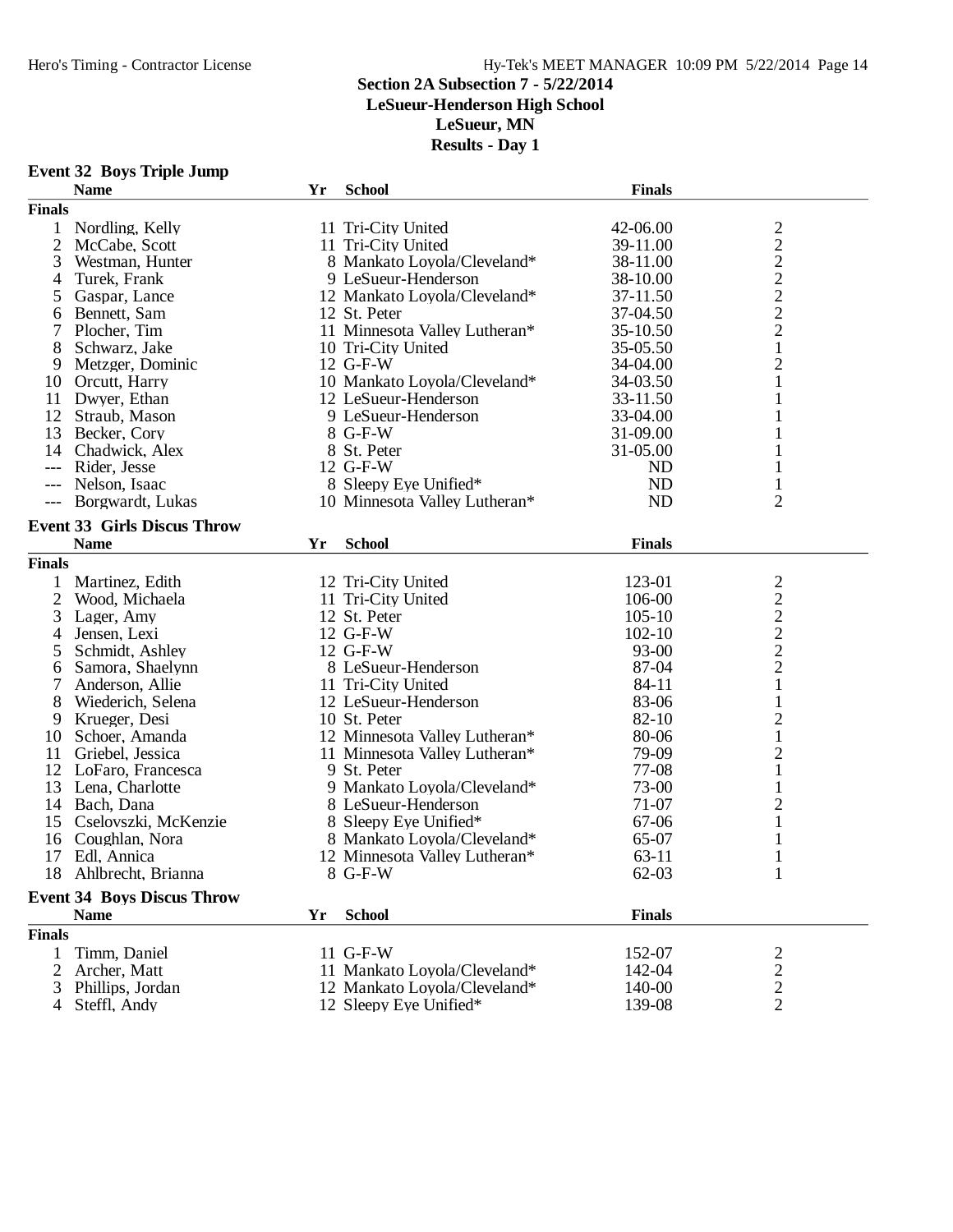#### Hero's Timing - Contractor License Hy-Tek's MEET MANAGER 10:09 PM 5/22/2014 Page 15

**Section 2A Subsection 7 - 5/22/2014**

**LeSueur-Henderson High School**

**LeSueur, MN**

|                | Finals  (Event 34 Boys Discus Throw) |    |                               |               |                         |  |
|----------------|--------------------------------------|----|-------------------------------|---------------|-------------------------|--|
|                | <b>Name</b>                          | Yr | <b>School</b>                 | <b>Finals</b> |                         |  |
| 5              | Blaschko, Erik                       |    | 10 Tri-City United            | 132-03        | 1                       |  |
| 6              | Schwecke, Micah                      |    | 12 G-F-W                      | 130-00        | $\overline{c}$          |  |
| 7              | Eckblad, Dan                         |    | 12 LeSueur-Henderson          | 128-02        | $\overline{c}$          |  |
| 8              | Weiers, Noah                         |    | 11 LeSueur-Henderson          | 123-04        | $\overline{\mathbf{c}}$ |  |
| 9              | Lena, Charlie                        |    | 11 Mankato Loyola/Cleveland*  | 120-09        | $\overline{c}$          |  |
| 10             | McDonald, Adam                       |    | 12 LeSueur-Henderson          | 120-00        | $\overline{c}$          |  |
| 11             | Jasso, David                         |    | 10 Sleepy Eye Unified*        | 117-00        | $\overline{2}$          |  |
| 12             | Steiner, Noah                        |    | 12 G-F-W                      | 116-05        | 1                       |  |
| 13             | Carlson, Barrett                     |    | 12 Minnesota Valley Lutheran* | 113-07        | 1                       |  |
|                | 14 Burns, Alex                       |    | 10 Tri-City United            | 112-09        |                         |  |
|                | 15 Kroells, Seth                     |    | 11 Minnesota Valley Lutheran* | 112-07        |                         |  |
| 16             | Hanson, Brady                        |    | 10 St. Peter                  | 102-06        |                         |  |
| 17             | Warren, John                         |    | 10 St. Peter                  | 99-01         |                         |  |
| 18             | Pfarr, Alec                          |    | 12 Tri-City United            | 85-03         | 1                       |  |
| 19             | Walker, John                         |    | 10 St. Peter                  | 80-02         |                         |  |
| 20             | Cox, Austin                          |    | 10 Minnesota Valley Lutheran* | 79-09         | 1                       |  |
|                | <b>Event 35 Girls Shot Put</b>       |    |                               |               |                         |  |
|                | <b>Name</b>                          | Yr | <b>School</b>                 | <b>Finals</b> |                         |  |
| <b>Finals</b>  |                                      |    |                               |               |                         |  |
|                | Wood, Michaela                       |    | 11 Tri-City United            | 35-06.00      | $\overline{\mathbf{c}}$ |  |
| $\overline{c}$ | Martinez, Edith                      |    | 12 Tri-City United            | 34-03.00      |                         |  |
| 3              | Bach, Dana                           |    | 8 LeSueur-Henderson           | 31-10.00      | $\frac{2}{2}$           |  |
| 4              | Krueger, Desi                        |    | 10 St. Peter                  | 31-09.00      |                         |  |
| 5              | Carlson, Kate                        |    | 11 Minnesota Valley Lutheran* | 31-00.00      |                         |  |
| 6              | Milless, Marissa                     |    | 9 LeSueur-Henderson           | 30-02.00      | $\frac{2}{2}$           |  |
| 7              | Wiederich, Selena                    |    | 12 LeSueur-Henderson          | 29-03.00      |                         |  |
| 8              | Lager, Amy                           |    | 12 St. Peter                  | 29-00.00      | $\overline{c}$          |  |
| 9              | Schmidt, Ashley                      |    | 12 G-F-W                      | 28-07.00      | $\overline{2}$          |  |
| 10             | Jensen, Lexi                         |    | 12 G-F-W                      | 27-03.00      | $\mathbf{1}$            |  |
| 11             | Blaschko, Mallory                    |    | 10 St. Peter                  | 26-10.00      | 1                       |  |
| 12             | Portner, Crystal                     |    | 8 Sleepy Eye Unified*         | 25-11.00      |                         |  |
| 13             | Cselovszki, McKenzie                 |    | 8 Sleepy Eye Unified*         | 25-07.00      |                         |  |
| 13             | Tiede, Molly                         |    | 11 Tri-City United            | 25-07.00      |                         |  |
| 15             | Lena, Charlotte                      |    | 9 Mankato Loyola/Cleveland*   | 25-04.00      | 1                       |  |
| 16             | Thompson, Brittany                   |    | 9 Minnesota Valley Lutheran*  | 24-08.00      | 1                       |  |
| 17             | Ahlbrecht, Brianna                   |    | 8 G-F-W                       | 24-07.00      | 1                       |  |
|                | 18 Wolf, Taylor                      |    | 9 Minnesota Valley Lutheran*  | 23-05.00      | 1                       |  |
|                | <b>Event 36 Boys Shot Put</b>        |    |                               |               |                         |  |
|                | <b>Name</b>                          | Yr | <b>School</b>                 | <b>Finals</b> |                         |  |
| <b>Finals</b>  |                                      |    |                               |               |                         |  |
| 1              | Timm, Daniel                         |    | 11 G-F-W                      | 50-10.00      |                         |  |
| 2              | Phillips, Jordan                     |    | 12 Mankato Loyola/Cleveland*  | 50-03.00      | $\frac{2}{2}$           |  |
| 3              | Carlson, Barrett                     |    | 12 Minnesota Valley Lutheran* | 48-00.00      | $\overline{c}$          |  |
| 4              | Schwecke, Micah                      |    | 12 G-F-W                      | 46-00.00      |                         |  |
| 5              | Abrahamson, Joe                      |    | 11 LeSueur-Henderson          | 46-00.00      | $\frac{2}{2}$           |  |
| 6              | McCabe, Keegan                       |    | 12 St. Peter                  | 44-00.00      | $\overline{c}$          |  |
|                | Lena, Charlie                        |    | 11 Mankato Loyola/Cleveland*  | 43-10.00      | $\overline{2}$          |  |